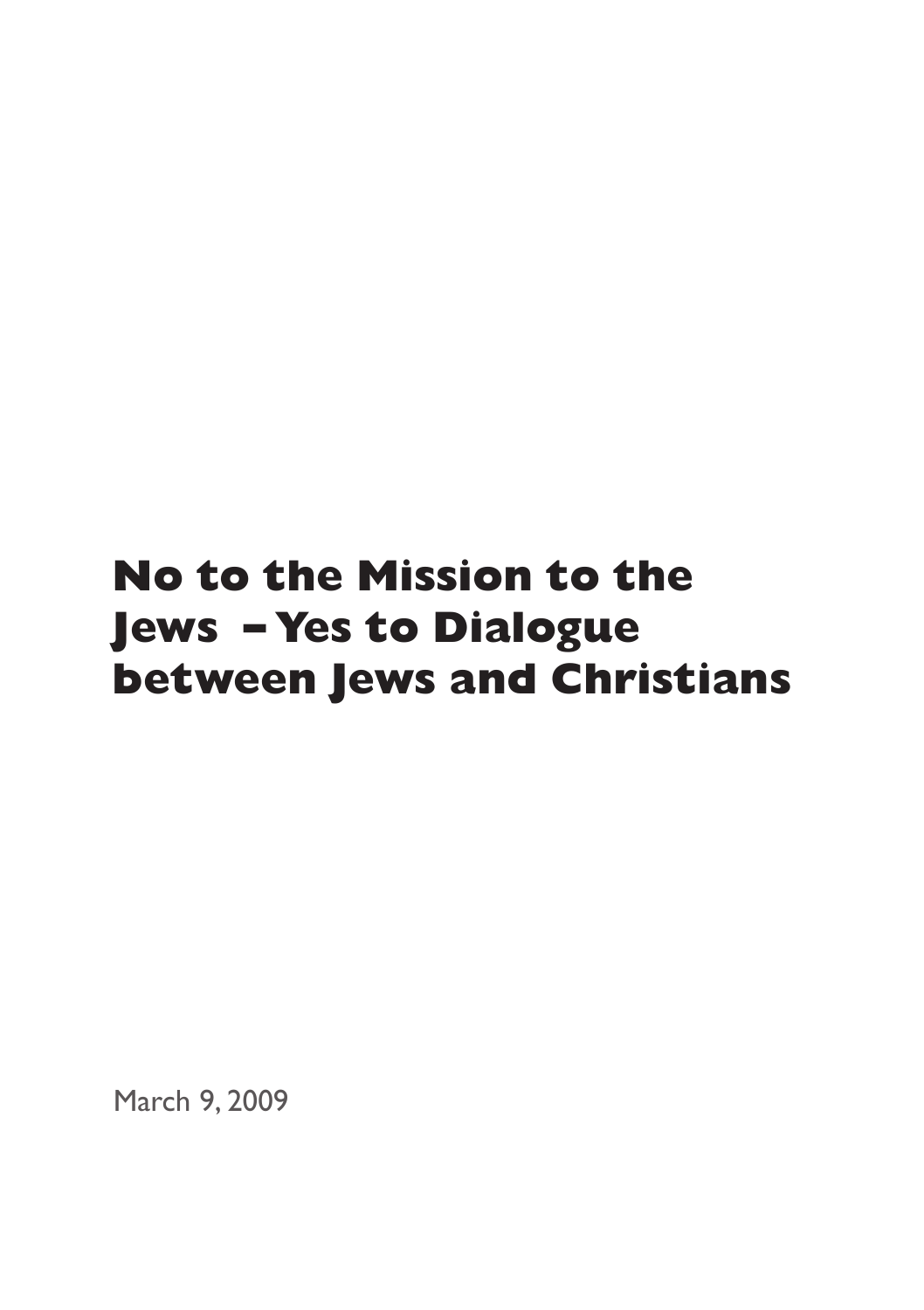This declaration was written and on 11 February 2009 adopted by the Discussion Group "Jews and Christians" of the Central Committee of German Catholics, and its publication was approved by the presidency of the Central Committee of German Catholics.

Original title of the declaration:

"Nein zur Judenmission – Ja zum Dialog zwischen Juden und Christen",

translated by William Hiscott, Berlin.

2nd edition (English translation): Internet only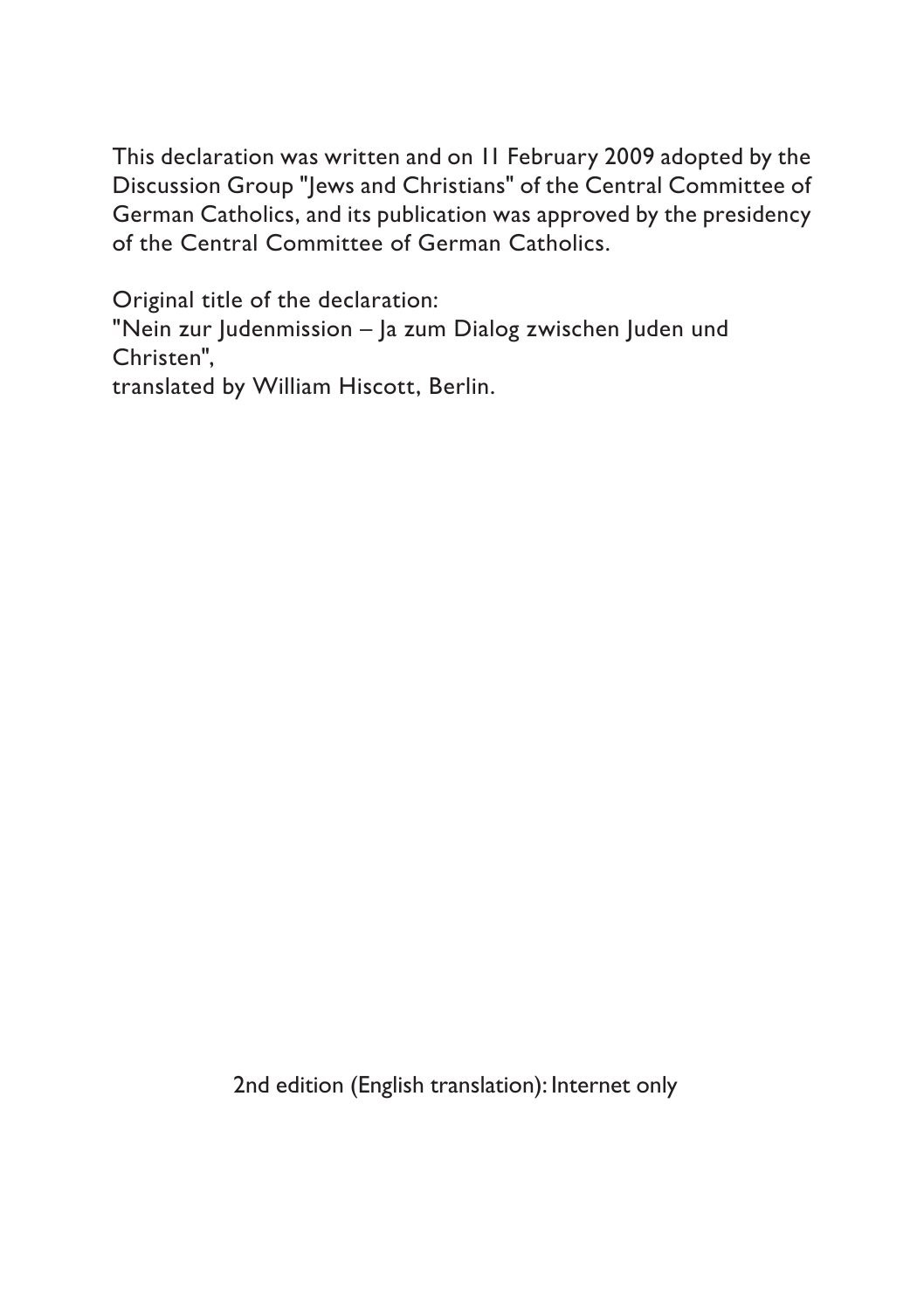# **Contents**

|    |                                                                            | Preface to the 2nd edition                                                                                                                                                                                   | 5                     |
|----|----------------------------------------------------------------------------|--------------------------------------------------------------------------------------------------------------------------------------------------------------------------------------------------------------|-----------------------|
| ı. |                                                                            | <b>Introduction</b><br>An Overdue Statement<br>The Term Dialogue<br>The Term Mission                                                                                                                         | 9<br>$ 0\rangle$<br>П |
|    |                                                                            |                                                                                                                                                                                                              |                       |
| Н. | I.<br>2.<br>$\overline{3}$ .<br>4 <sub>1</sub>                             | The Jewish No to the Mission to the Jews<br>The Rabbinic Concept of Humanity<br>Adhering to God's Will without Promoting Judaism<br>Positive Assessment of the Second Vatican Council<br><b>New Concerns</b> | 12<br> 4<br> 4<br>15  |
|    |                                                                            |                                                                                                                                                                                                              |                       |
|    | Ι.                                                                         | III. The Christian No to the Mission to the Jews<br>Reasons for the Earlier Mission to the Jews                                                                                                              | 6                     |
|    | 2.                                                                         | Historical Reasons against the Mission to the Jews                                                                                                                                                           | 7                     |
|    | 3.                                                                         | Theological Reasons against the Mission to the Jews                                                                                                                                                          | 18                    |
|    | IV. A Renewed Understanding of the Messages of the<br><b>New Testament</b> |                                                                                                                                                                                                              |                       |
|    | I.                                                                         | Binding Statements of Belief and Situational Statements                                                                                                                                                      | 20                    |
|    | 2.                                                                         | The Gospel of Luke and the Acts of the Apostles                                                                                                                                                              | 21                    |
|    | 3.                                                                         | The Gospel of Matthew                                                                                                                                                                                        | 22                    |
|    | 4.                                                                         | The Gospel of John                                                                                                                                                                                           | 24                    |
| V. |                                                                            | <b>Final Arguments</b>                                                                                                                                                                                       | 25                    |
|    |                                                                            | Members of the Discussion Group "Jews and Christians"<br>in the ZdK (Central Committee of German Catholics)                                                                                                  | 27                    |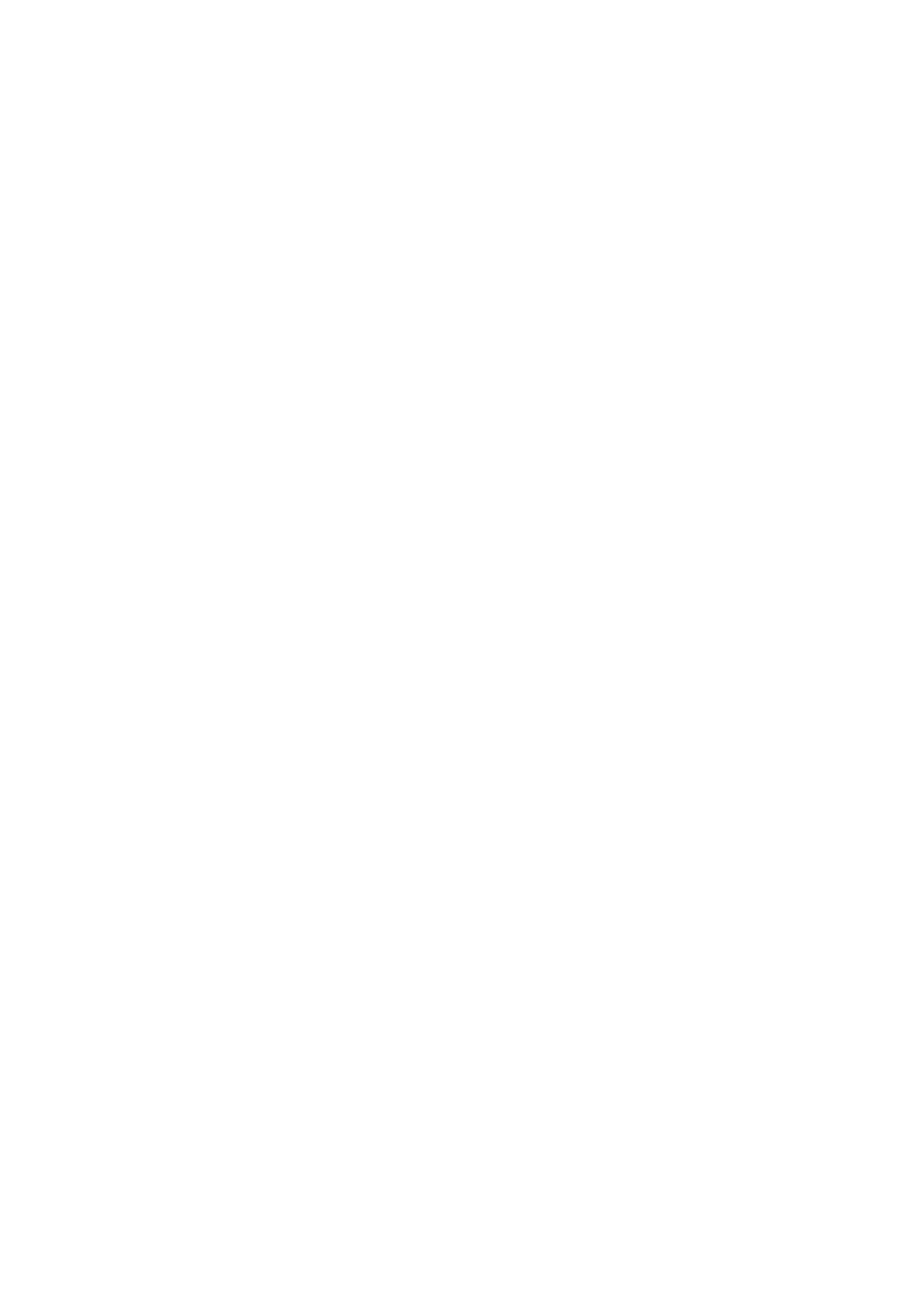#### <span id="page-4-0"></span>**Preface to the 2nd edition**

The declaration of March 9, 2009 "No to the Mission to the Jews - Yes to the Dialogue between Jews and Christians" of the discussion group "Jews and Christians" of the Central Committee of German Catholics (ZdK) has been met with many responses and has set off a rather controversial public debate. These discussions illustrate the charged nature of the problem that-decades after the Second Vatican Council-the relations between the Church and Jews remain strained. A no to the mission to the Jews is considered as a test case for the credibility of the Church's rejection of the traditional paths of hostility toward the Jews. Some prominent Catholic critics see this as the unacceptable renunciation of a binding teaching of the Church. However, these objections do not respond to the declaration's approach and argumentation. The discussion group thus feels compelled to clarify the following points.

Our declaration neither claims to be a comprehensive theological treatise, nor is it an official document of the Church. It is also not a declaration in the name of the Central Committee of German Catholics (ZdK). It is, nonetheless, the result of many years of dialogue between Catholics and Jews, in which on both sides the faithfulness to one's own tradition was never a question. This declaration stands on the strength of its arguments:

Without taking into account the context of the discussion group's earlier statements, it is difficult to appropriately understand and assess our most recent declaration. Both our 2005 declaration "Jews and Christians in Germany" (Juden und Christen in Deutschland), mentioned in our declaration from March 2009 (p. 2) and the 1979 declaration "Important Theological Issues for Jewish-Christian Dialogue" (Theologische Schwerpunkte des jüdisch-christlichen Gesprächs) should be consulted in this context. In these declarations, some critics of our most recent declaration will find more in-depth statements regarding both Jesus Christ's universal message of salvation and a form of dialogue which necessarily includes the attestation to one's own faith.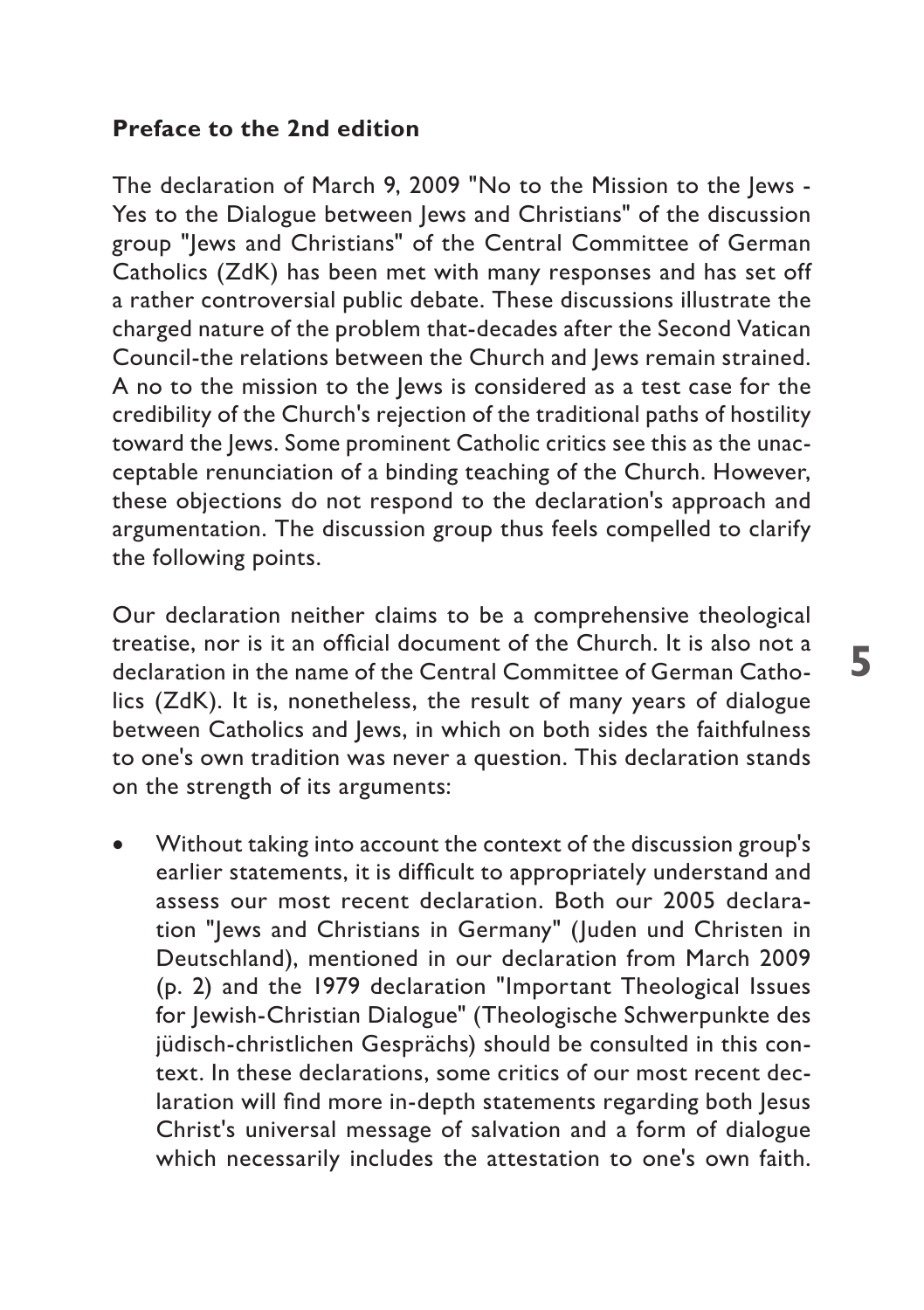The Catholic members of our discussion group stand to their earlier statements.

- We must not disregard the catastrophe that the past mission to the Jews was. Over centuries, it caused fear and horror for innumerable Jews, it violated the Jew's religious dignity, and it is responsible for the deaths of Jews. Through the mission to the Jews, the Church lost great credibility. When Jews today, in light of the numeric asymmetry between Judaism and Christianity, see in the mission to the Jews a new danger for their religious existence after Auschwitz-even when this mission is nonviolentthen Christians must not only take this viewpoint seriously, but also theologically reflect upon these concerns.
- We hold the fundamental decision against the organized mission to the Jews on part of the Catholic Church after the Council to be true and just. Accordingly, the problem of the mission to the Jews is for Cardinal Walter Kasper "factually, but not yet theologically resolved" (Frankfurter Allgemeine Zeitung, 20.03.08). It still must be asked how the Church can theologically justify the renunciation of the mission to the Jews, something which some critics interpret as a betrayal of tradition. To aid in the resolution of this open question, our discussion group formulated its declaration and presented it to the public for debate.

- Our thesis is: Even without believing in Jesus as the Christ and without baptism, the Jews are, as the people of God, on a path to salvation. God will lead them on this path to this end. For us, there is no discrepancy therein to the commitment of the Church that Jesus Christ is the savior of all men and women: "The covenant of the New Testament ... points to the death of Jesus as an act of God toward universal forgiveness of sins" (p.10).
- The decisive argument for our thesis is the "never revoked old covenant" (John Paul II). Otherwise, the faithfulness to God on part of the Church would be in question. That all men and women, when they follow their own convictions of their beliefs, can achieve salvation, only says that there are as many paths to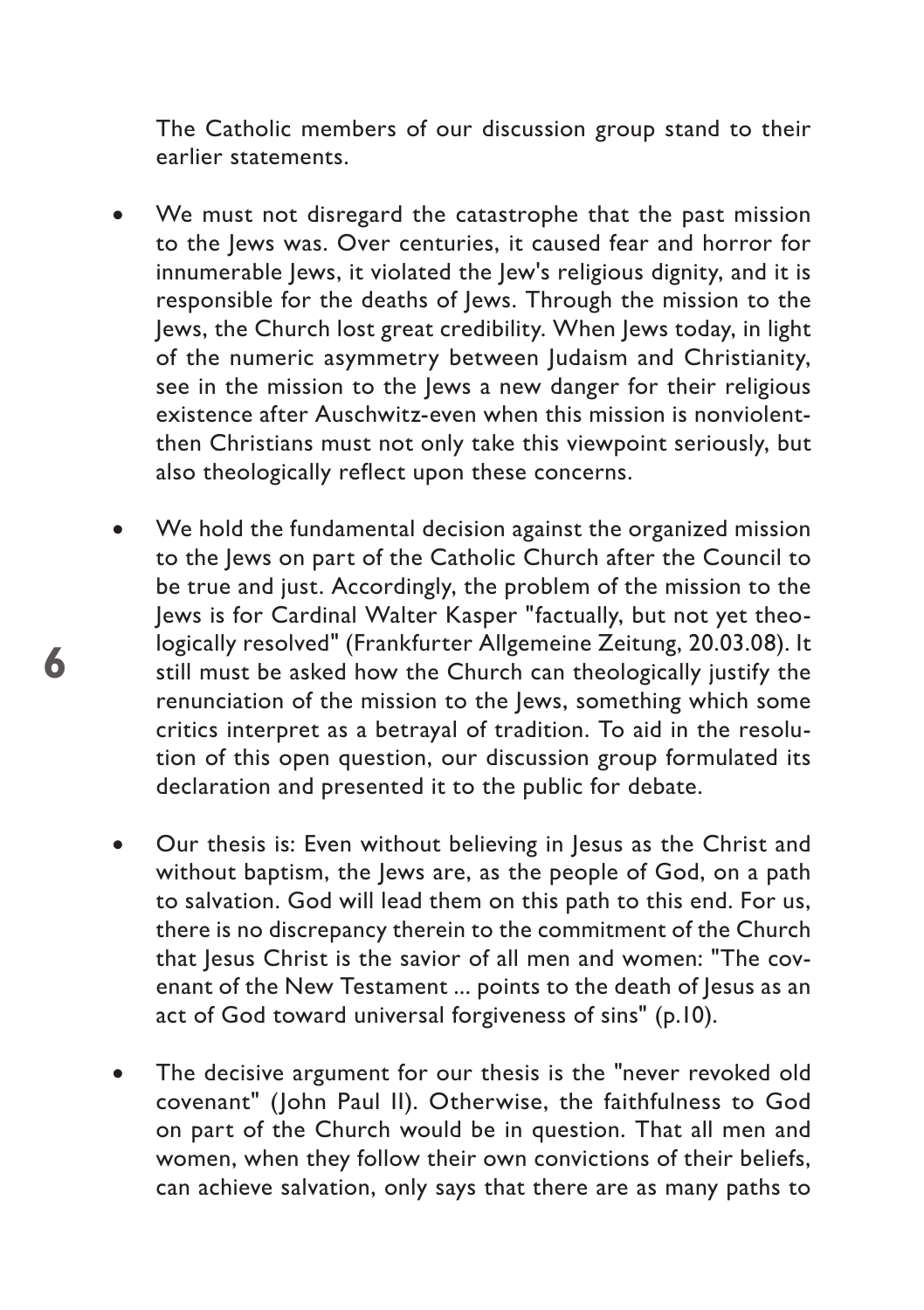God as there are human beings. This message, however, avoids the theological question regarding what God's eternal covenant with his people of Israel means for its path to salvation.

- Our declaration draws not only from Paul's statements in his Epistle to the Romans (9-11), but it also reads afresh the passages in the New Testament which are traditionally utilized as rationale for the mission to the Jews. Similar to prominent exegetes, in our declaration we arrive at the conclusion that a duty on part of the "gentile Christians" to preach the gospel of Jesus the Jew as their Messiah cannot be found. In the New Testament, it is always lews who advocate to other lews for the recognition of, and belief in, Jesus the Messiah.
- "What separates us is history." This was one of the central convictions, based on decades of dialogue, of a founding member of our discussion group, Professor Ernst-Ludwig Ehrlich who passed away in 2007. One cannot refer to the New Testament while forgetting history. Paul's and the first Christians' hope for a church "of Jews and gentiles" would be a utopia for the Church and a nightmare for the Jews, because this would mean the end of the latter's religious and cultural identity.

**7**

On 12 March 1979, John Paul II said that the encounters between the Church and the Jewish people should be "at the very level of their respective religious identities." And, Cardinal Karl Lehmann adds: "This does not preclude individual conversions, which occur on the basis of a very personal decision." The discussion group consciously did not address the theological controversy concerning whether God's covenant with Israel and the Church should be understood either through the metaphor of two paths towards salvation or through the metaphor of a common path ("shoulder to shoulder," Zeph 3:9) or, as the declaration states, as one history of the covenant with many iterations. The declaration limits itself to the statement: "Israel and Church are, together and each in its own specific way, instruments of God for the coming of His universal Kingdom" (p.10). Commonality and difference are stressed, just as Israel's and the Church's universal "light to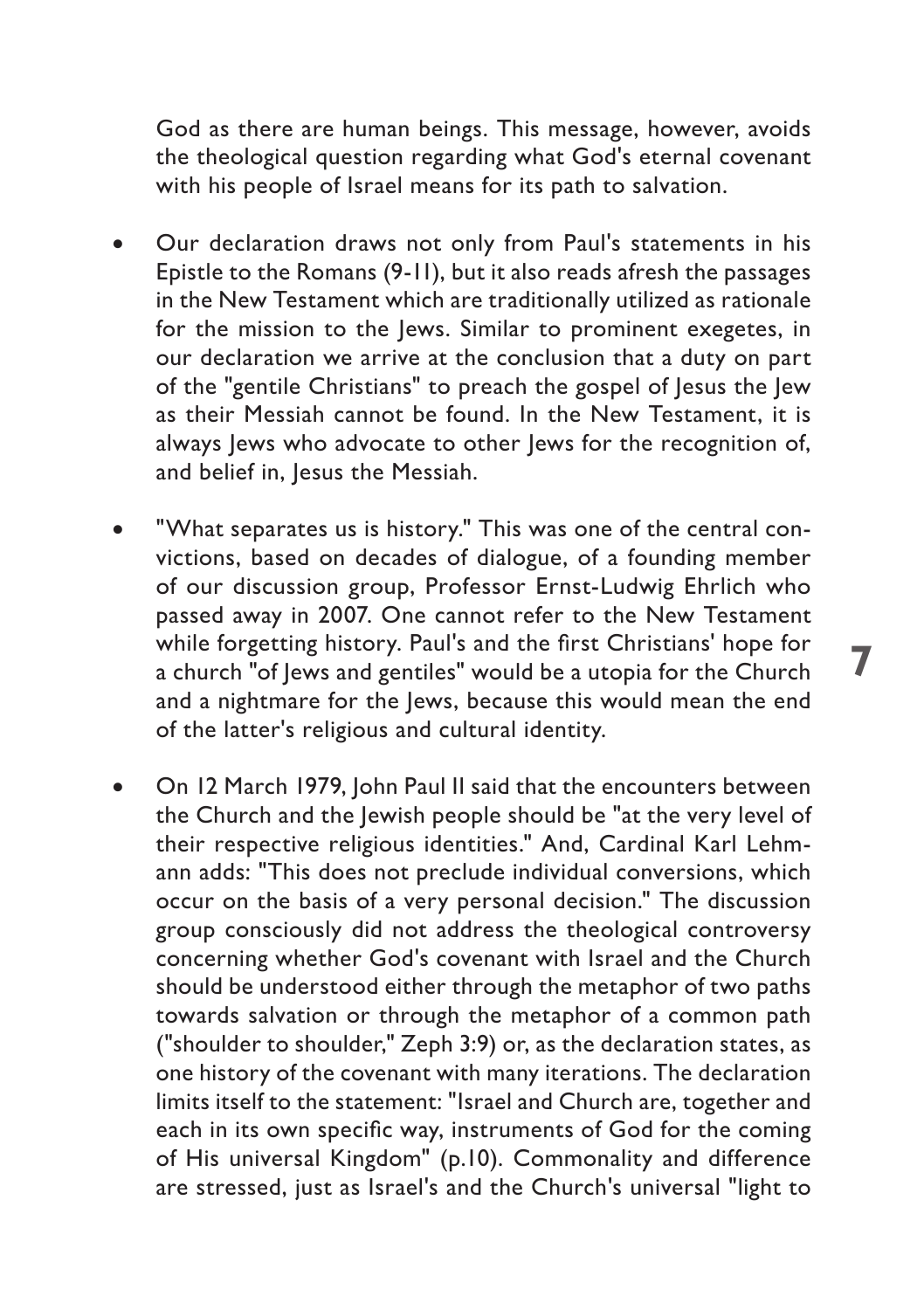the Gentiles - lumen gentium" (Isa 49:6; Mt 5:14). Nonetheless, we are with Paul in our conviction that God's plan for salvation is a mystery; for Jews and Christians it will be understood only when our common goal is upon us (Rom 11:33-36).

• That the discussion group decidedly positions itself against the mission to the Jews does not impede its conviction that Jews and Christians alike should witness to one's own faith and enter into dialogue about one's faith. Throughout almost four decades of dialogue, we have learned again and again how enriching this witness and dialogue is and can be.

Bonn, 4 May 2009

For the Discussion Group "Jews and Christians" Prof. Dr. Hanspeter Heinz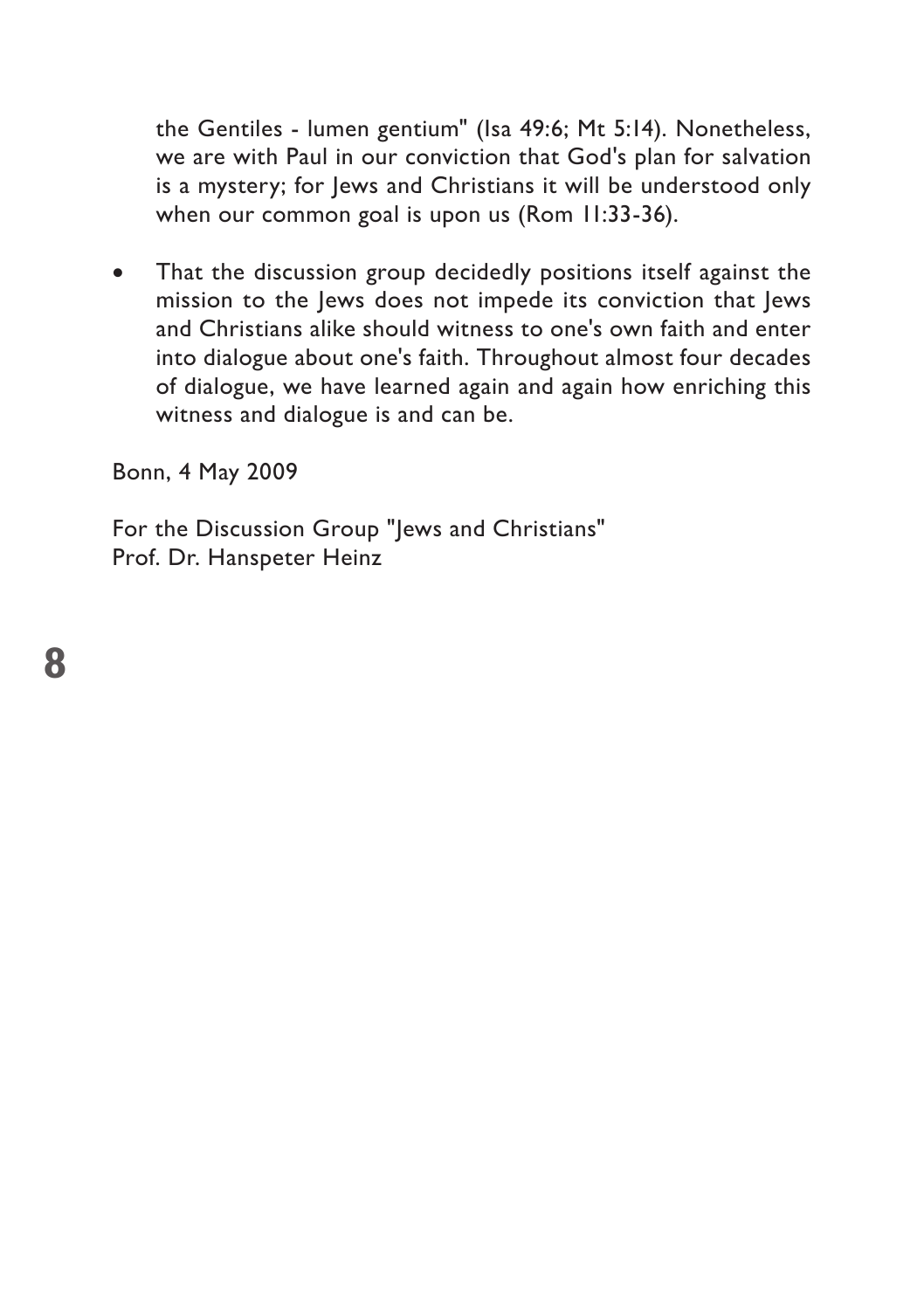# <span id="page-8-0"></span>**I. Introduction**

#### **An Overdue Statement**

For the discussion group "Jews and Christians" of the Central Committee of German Catholics (ZdK), the specific reason behind our renewed concern regarding the topic of the mission to the Jews lies in the amendments to the Good Friday Prayer, announced by Pope Benedict XVI on 05 February 2008 and pertaining to the extraordinary form of the Roman Missal. These changes have been understood in some circles to mean that the Catholic Church is open again to a mission to the Jews. On the contrary, we stress with the Church of the Second Vatican Council that God's covenant with the Jewish people presents a way of salvation – even without the acceptance of Jesus Christ and the sacrament of baptism.

One of the fruits of the Jewish-Christian dialogue is that Jews can respect Christians when they attest to God's redemptive work through Jesus Christ as constitutive for their worldview. Christians and Jews hold the common viewpoint that, through acting ethically, all human beings are opened a way to God, one which is found ultimately above and beyond all differences of belief. The line of demarcation between Jews and Christians lies in the question of the incarnation of the Son of God and the doctrine of the Trinity. When, how, and whether Jews and Christians will meet each other along the way to the Kingdom of God remains God's secret.

As a matter of fact, we observe that some Christian groups are still today very active in missions to the Jews, for example in the USA and Israel.

Due to this situation, the discussion group "Jews and Christians" has taken upon itself to address this topic again, i.e. after its declaration of 13 April 2005 (see [www.zdk.de\)](http://www.zdk.de). We understand this as our especially important task for two reasons. For decades, our discussion group has been the only representative body in the world in which Jews and Catholics have stood in continuous exchange with one another and together have made statements about fundamental and prevailing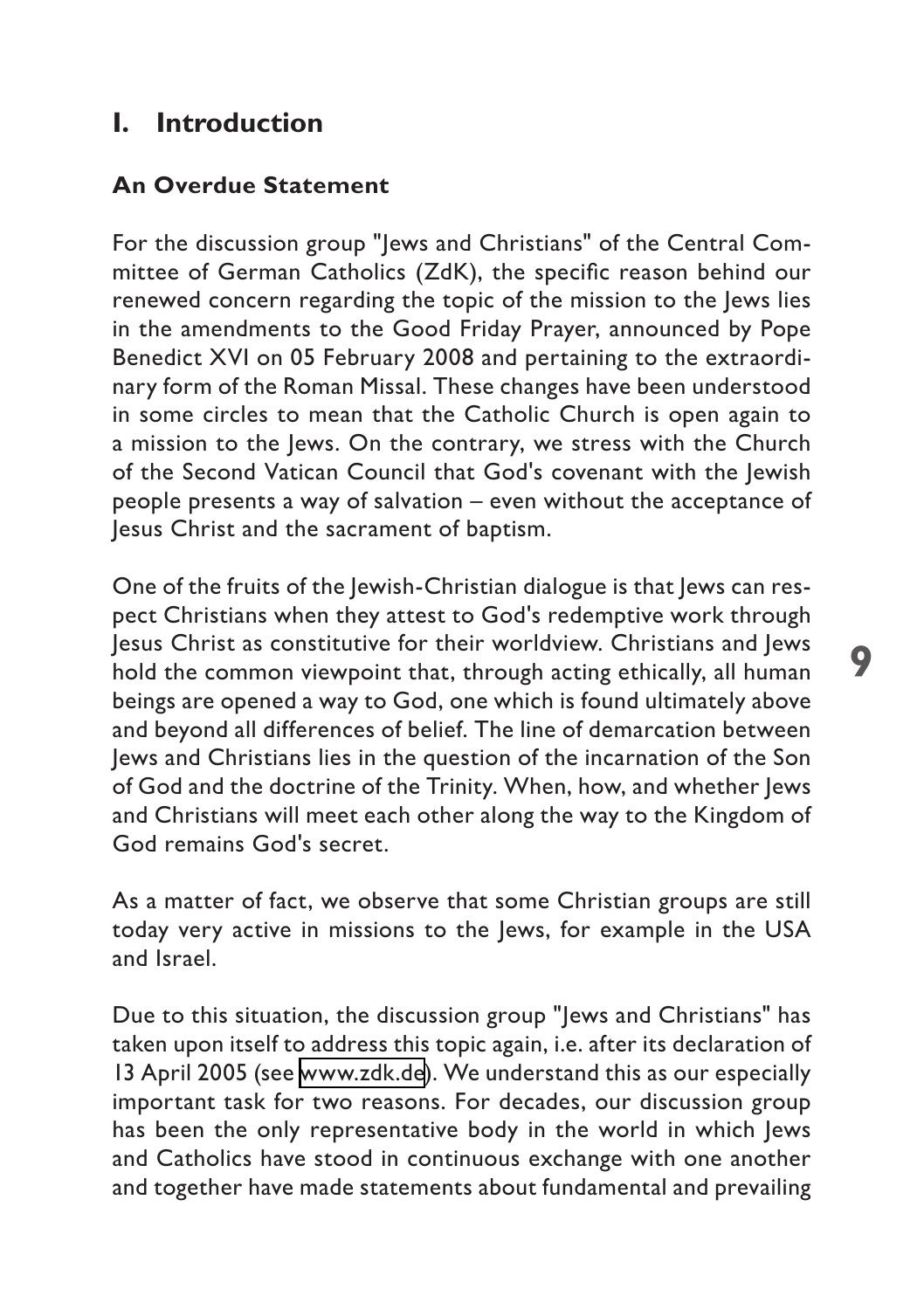<span id="page-9-0"></span>theological issues. Such joint experiences are not possible anywhere else. Moreover, our Christian members, as Catholics from Germany, are especially committed to bear in remembrance the Shoah, and to reflect upon its significance for the whole Church.

In order to better understand our declaration, we first would like to explain how we use the terms dialogue and mission.

## **The Term Dialogue**

**10**

Over the course of history, the term dialogue has been defined and understood in various ways.

- In Greek thought, dialogue is understood as dialectic, as a method of ascertaining the truth through discussion, something which can also result in open questions (aporia). In the Middle Ages, the philosophical and theological discourses were also determined by scientific debate aiming at gaining the truth; the discussions in the context of the councils are also representative of this type of dialogue.
- In the philosophical dialogic of the 20th century, influenced not in the least by Jewish thinkers, the term dialogue gained a new meaning. The "new thinking" (Franz Rosenzweig) is based on an ethical commitment to dialogue, something which the partners can pursue only in voluntary consensus. They encounter each other either as coequals (Martin Buber) or with an understanding of the priority of the other. According to Emanuel Levinas, the latter represents the epitome of nonviolent dialogue, from which a specific understanding of the commandment to love one's neighbor as oneself can be derived.
- The influence of dialogical thinking on contemporary Christian theology is not to be underestimated. Both the Second Vatican Council and the encyclical Ecclesiam Suam of Pope Paul VI (1964) attach great importance to dialogue. Today, one rightly speaks of ecumenical, Jewish-Christian, and interreligious dialogue. This dialogue begins with the recognition of the plurality of practiced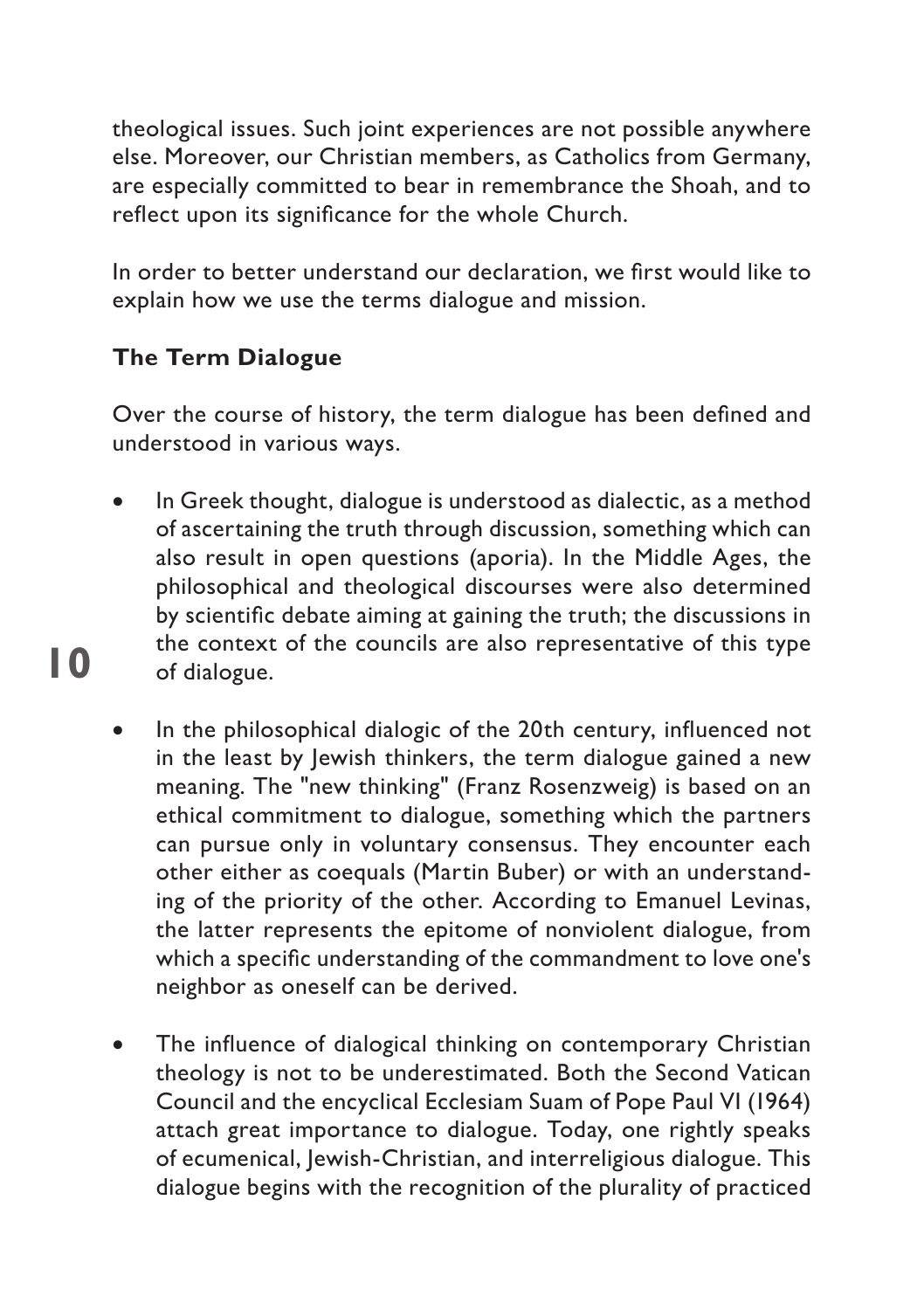<span id="page-10-0"></span>beliefs, its partners meet each other as coequals with mutual respect for one another, but it also in no way precludes debate over controversial matters. Thus, dialogue creates a space which allows one to immerse oneself in one's own religious beliefs encouraged through the perspective of the other. Despite continuing – and by no means small – differences, such dialogue also enables the discovery of commonalities that facilitate both living together and the shaping of society in a responsible manner. In the process, a significant potential for peace unfolds.

Since the Second Vatican Council (Nostra aetate, 4), the Jewish-Christian dialogue has proven to be extremely fruitful. It has become more and more clear that this dialogue, based on the singular revelation of God, which Judaism and Christianity understand in their own individual ways, provides the basis for all forms of interreligious dialogue. For Christians, therefore, there can be no interreligious dialogue that does not specifically take into consideration the unique relationship between Jews and Christians.

#### **The Term Mission**

The term mission has also changed greatly over the course of history.

- The earlier theological understanding of the term is that the Church recognizes in its mission Jesus' command to preach his word to all men and women and to baptize. Through baptism, all are freed from guilt and can thus attain eternal salvation. This command to mission has a dual application: outside of the Church for non-Christians, who should accept Christianity through baptism as belief and way of life, and within the Church for all who are baptized, who must always consider anew their belief and way of life. The Second Vatican Council once again stresses God's universal will to save, and it teaches in agreement with older Church tradition that men and women can
- also attain salvation without being baptized when they follow the calling of their own conscience.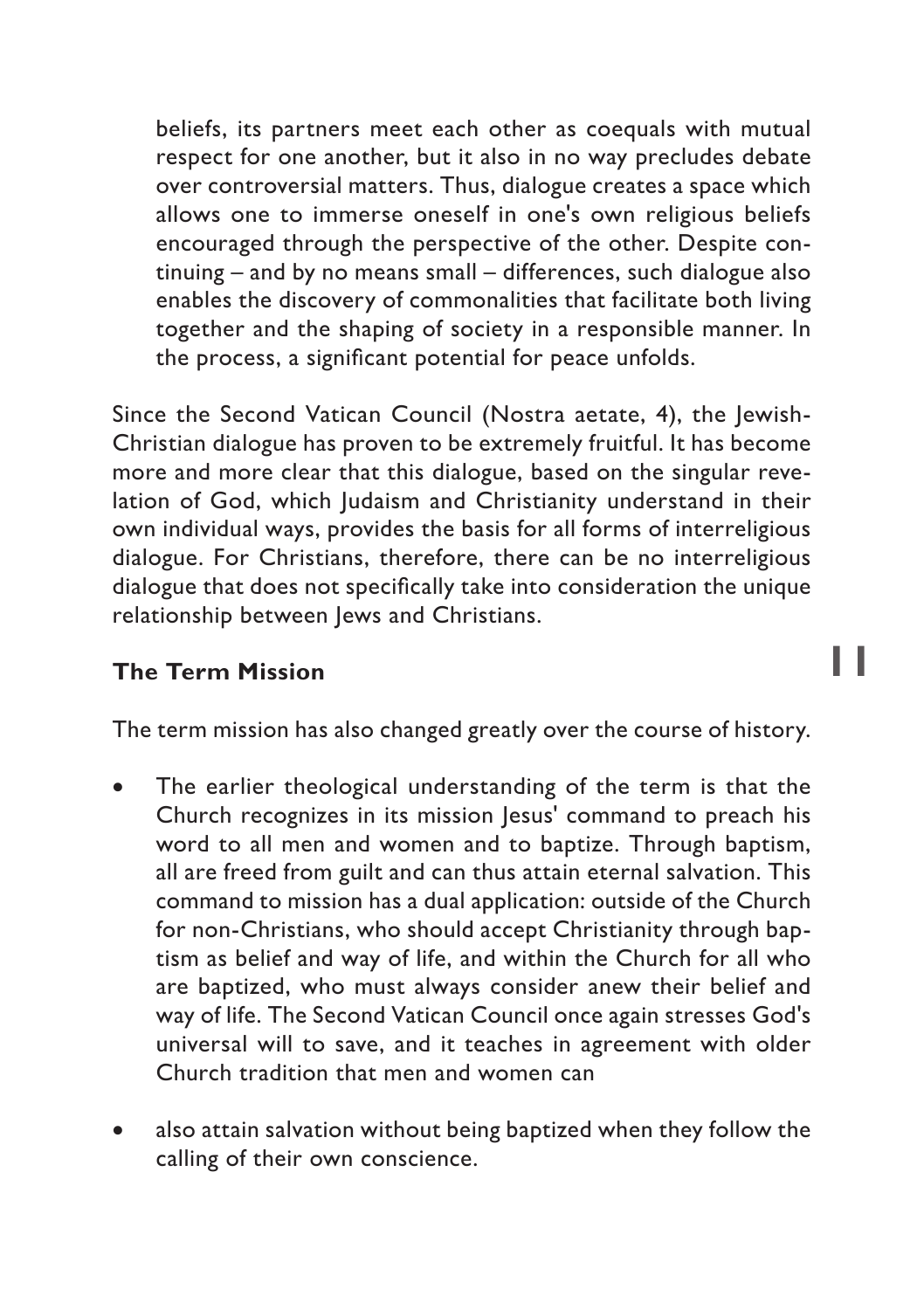- <span id="page-11-0"></span>This understanding of the term mission is not applicable to the Jews because it does not do justice to the unique relationship between Jews and Christians. Christianity lives with Judaism in a special relationship, a kind of relationship that is unique and cannot be found between other peoples and religions. In this declaration, our discussion group wishes to reconsider in theological terms the consequences of this unique relationship for the mission to the Jews, consequences that have not yet been sufficiently thought through in the Church.
- While rejecting the mission to the Jews, our discussion group is aware that this allows and, indeed, calls for Christians to attest to their faith before Jews and for Jews to do the same before Christians. Without this, religious and theological dialogue is impossible. Likewise, Jews and Christians alike are beholden to both the continuous calling for repentance (Hebrew: teshuvah; Greek metanoia) and also to adherence to the commandments, above all the commandment of love which holds central meaning to both the life and teachings of Judaism and the life and teachings of Jesus of Nazareth.

# **II. The Jewish No to the Mission to the Jews**

For many centuries, the Christian mission was based on the concept that men and women were born with "original sin" which could only be cleansed through baptism. This understanding seemingly prevented those who are not baptized from reaching salvation, resulting in the phrase "no salvation outside of the Church".

## **1. The Rabbinic Concept of Humanity**

**12**

In the Jewish tradition, this concept has always been understood differently. A non-Jewish person did not have to become a Jew in order to alleviate him or herself from an innate flaw preventing salvation and so participation in the coming world.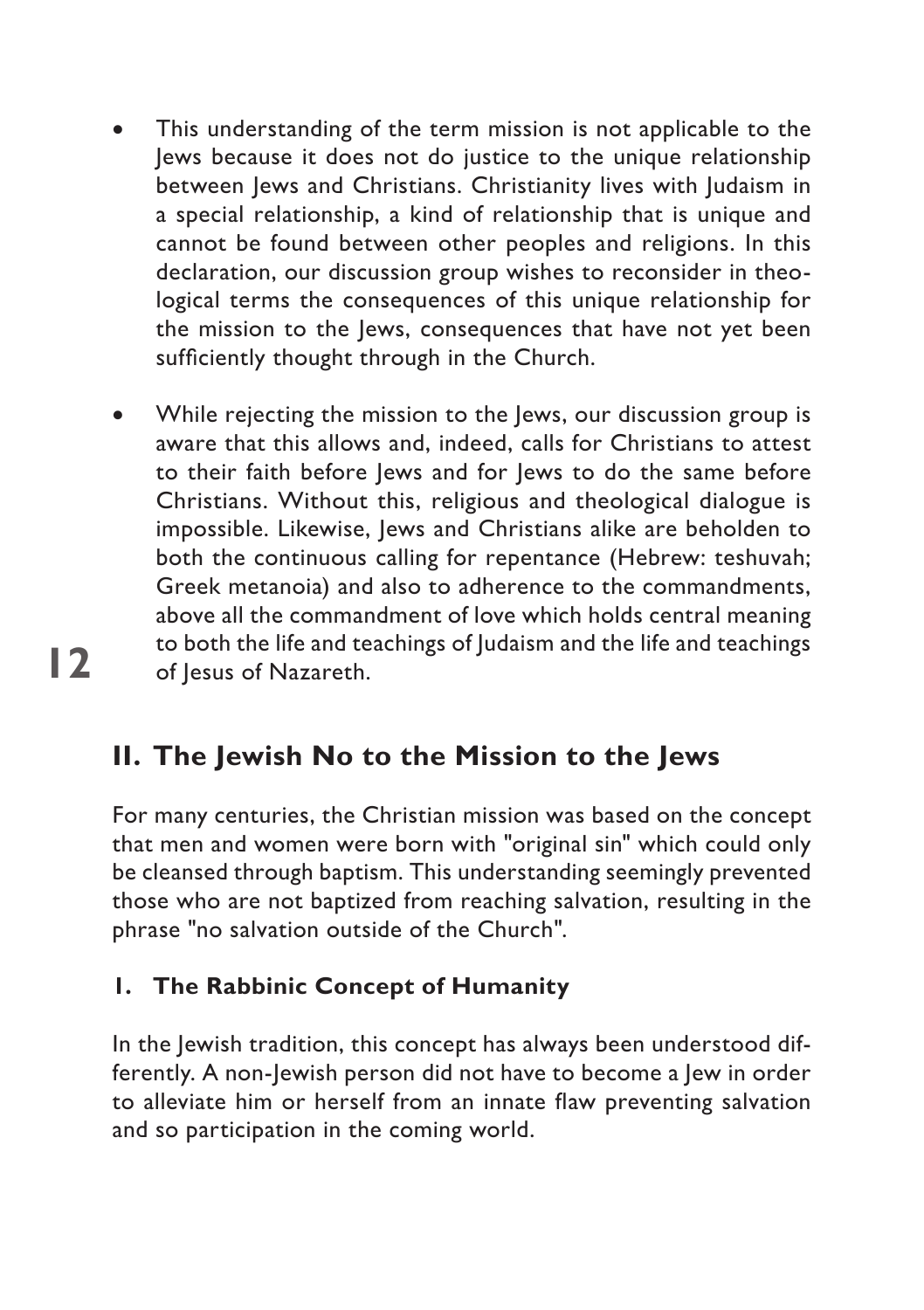Right at the beginning of the Torah, humanity is described as the 'crown of God's creation.' The Talmud answers the question on the meaning of the story of the first man (Hebrew: adam harischon): "[t] o teach you that whosoever destroys a single soul, scripture imputes [guilt] to him as if he had destroyed a complete world; and whosoever preserves a single soul, scripture ascribes [merit] to him as if he had preserved a complete world" (Mishnah Sanhedrin IV, 5). It reads further: "[he was created alone] for the sake of peace among men, that one might not say to his fellow, 'my father was greater than yours'" (ibid.). Not only is life itself worthy of protection and respect, but also the fundamental equality of all people as God's creations.

In the lewish tradition, the often-cited biblical commandment to "[I] ove thy neighbor as thyself" (Lev 19:18) has been interpreted through other translations to be "[l]ove thy neighbor, for he is like you" (Martin Buber/Franz Rosenzweig). But most often, this passage is only partially cited, for it reads in its entirety: "[l]ove thy neighbor, for he is like you. I am the Lord." Rabbis often ask then about the connection between the two parts of the passage. Because humanity was created in the image of God (Gen 1:26-27; 2:7), they mostly choose the interpretation: love thy neighbor, for they are, like you, creations of God. Because God created all people, your neighbor is just as well a creation of the Highest One. Therefore, they have the right to be loved by you as you love God, for it is exactly this image of God in everyone that makes them so worthy of love.

Moreover, one must ask who is meant by neighbor. Does it refer only to one's own people, to the members of one's own religious creed, or even only to those closest, to one's own family? The sages answer that this is not so, for one reads in the parallel sentence: "[b]ut the stranger who dwelleth with you shall be unto you as one born among you, and thou shalt love him as thyself, for ye were strangers in the land of Egypt: I am the Lord your God" (Lev 19:34). Just as you should love your neighbor, who was created in the image of God, for this reason you should love and respect the other, the foreign one, i.e. those who do not belong to your group or to your closest friends.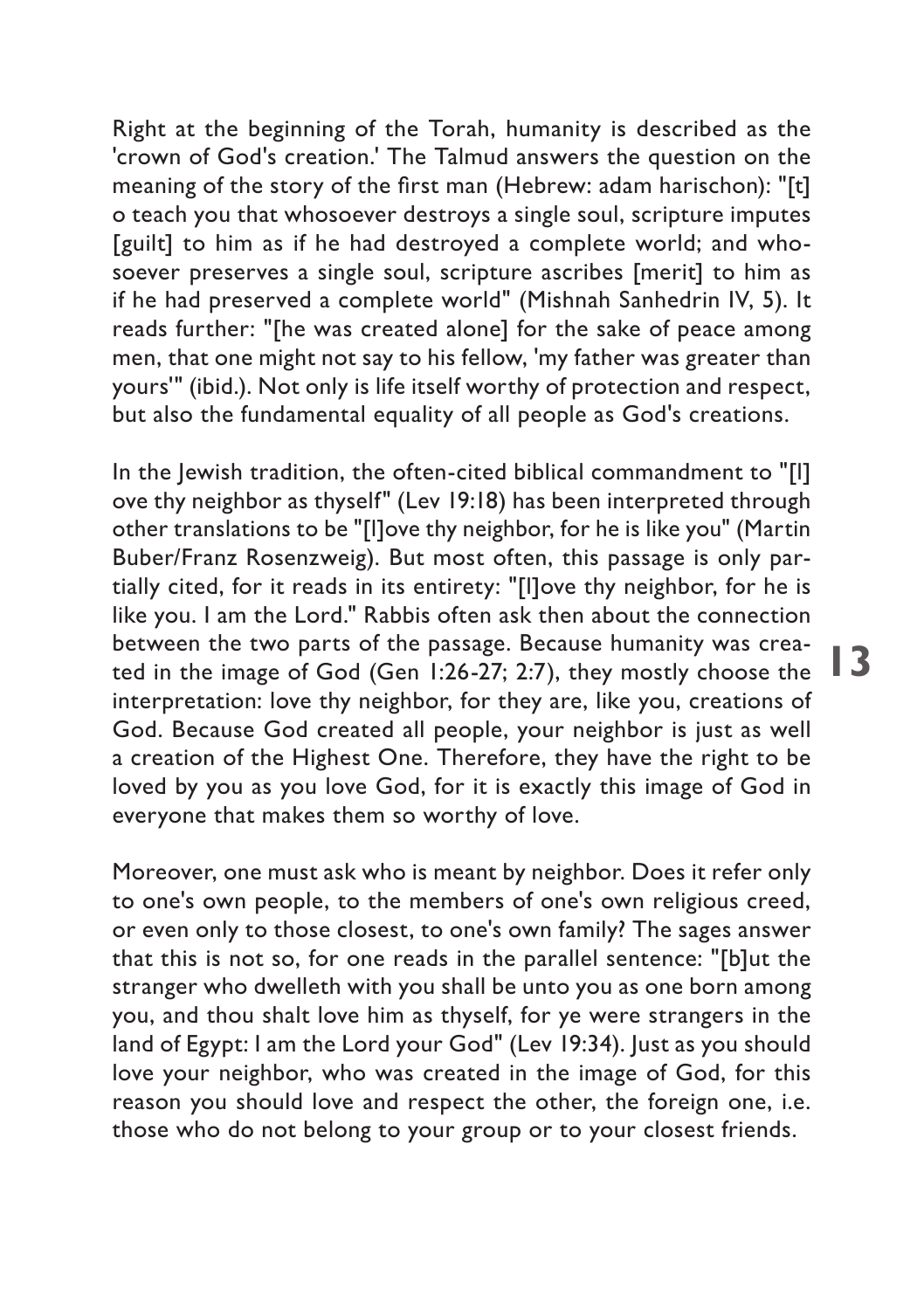<span id="page-13-0"></span>According to rabbinic teachings, this means that human beings are born without flaw. At the same time, every human being is provided with good and evil inclinations, but also with the ability to resist the latter. And, in the case that sin is committed, one also has the possibility to return to God through repentance (Hebrew: teshuvah, i.e. without needing a redeemer.

## **2. Adhering to God's Will without Promoting Judaism**

**14** Seven Laws of Noah the Jews should give witness before the entire From the Jewish perspective, there is no reason to convert others to Judaism. In order to be counted among the "righteous among the peoples" and to be able to have a share in the coming world, it is enough that people hold themselves true to the covenant which God made after the flood with Noah and his sons, the ancestors of all of the remaining peoples (Gen 9:8-17). In the rabbinic literature, (Babylonian Talmud, Avodah Zarah 64b; Sanhedrin 56b), this covenant is understood as the seven laws that God gave to humankind: the requirement to have just laws and the prohibition of idolatry, murder, theft, promiscuity, blasphemy, and brutality against animals. To these world. For they know that they are commanded by God to be a "light to the Gentiles" (Hebrew: Or laGojim; Isa 49:6). This includes attesting to the hope that all people recognize the eternal One as God, as it is formulated in the Aleinu prayer, a main prayer in the synagogue.

#### **3. Positive Assessment of the Second Vatican Council**

It is inarguable and recognized from the Jewish perspective that the Catholic Church has fundamentally changed its position regarding the Jews since the Second Vatican Council. The conviction – self-evident for Jews – that the covenant of God with His people of Israel has not been, and never will be, broken was accepted without reservation in Nostra aetate and through the papal teachings of John Paul II. Thus, in the mid-20th century, the Church broke with a centuries-old tradition, whose terrible consequences are known. Since then, there is no organized mission to the Jews, and it shall never take place again.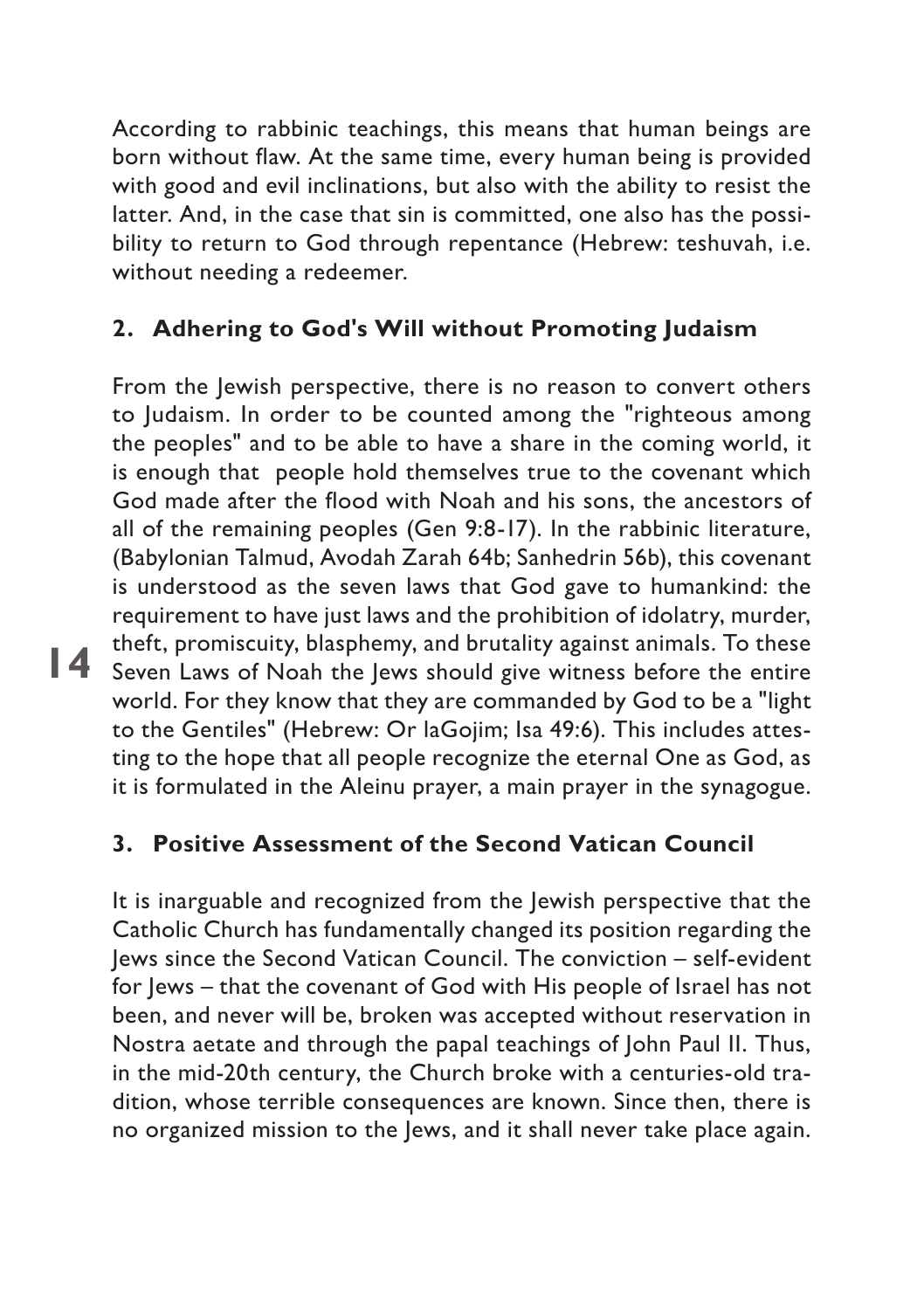#### <span id="page-14-0"></span>**4. New Concerns**

However, this situation has changed with the expanded re-admittance of the extraordinary form of the Roman missal with the Good Friday Prayer as revised by Pope Benedict XVI. If one could previously assume that, in accordance with the Council, the Jews were recognized in their special relationship to salvation, this assumption appears after the Pope's revision of the prayer no longer as clear-cut.

From the Jewish perspective, there are two ways of interpreting this new Good Friday Prayer:

- If the prayer is to be interpreted that we lews here and today should recognize Jesus as the Messiah, then the basis for the Catholic-Jewish dialogue is destroyed. This would throw us back decades into the time before the Second Vatican Council.
- If the Church defers this hope to the end of times and combines it with a clear rejection of the mission to the Jews, as the Cardinal of the Roman Curia responsible for Church relations to Judaism, Walter Kasper, interprets the revised prayer (Frankfurter Allgemeine Zeitung, 20 March 2008), then this would be a significant release of tension. Nonetheless, the impression remains that Judaism in the eyes of the Church may not be a fully valid way of salvation. If this impression persists, the prerequisites for dialogue and unselfconscious dialogue are in danger of no longer being met.

From the Jewish perspective, the only acceptable form of the Good Friday Prayer is thus the version from 1970, in which the decision regarding how and when God saves the whole of Israel rests with God alone. Here, the prayer reads: "[l]et us pray for the Jewish people, the first to hear the Word of God, that they may continue to grow in the love of his name and in faithfulness to his covenant that they may reach the destination set by God's providence."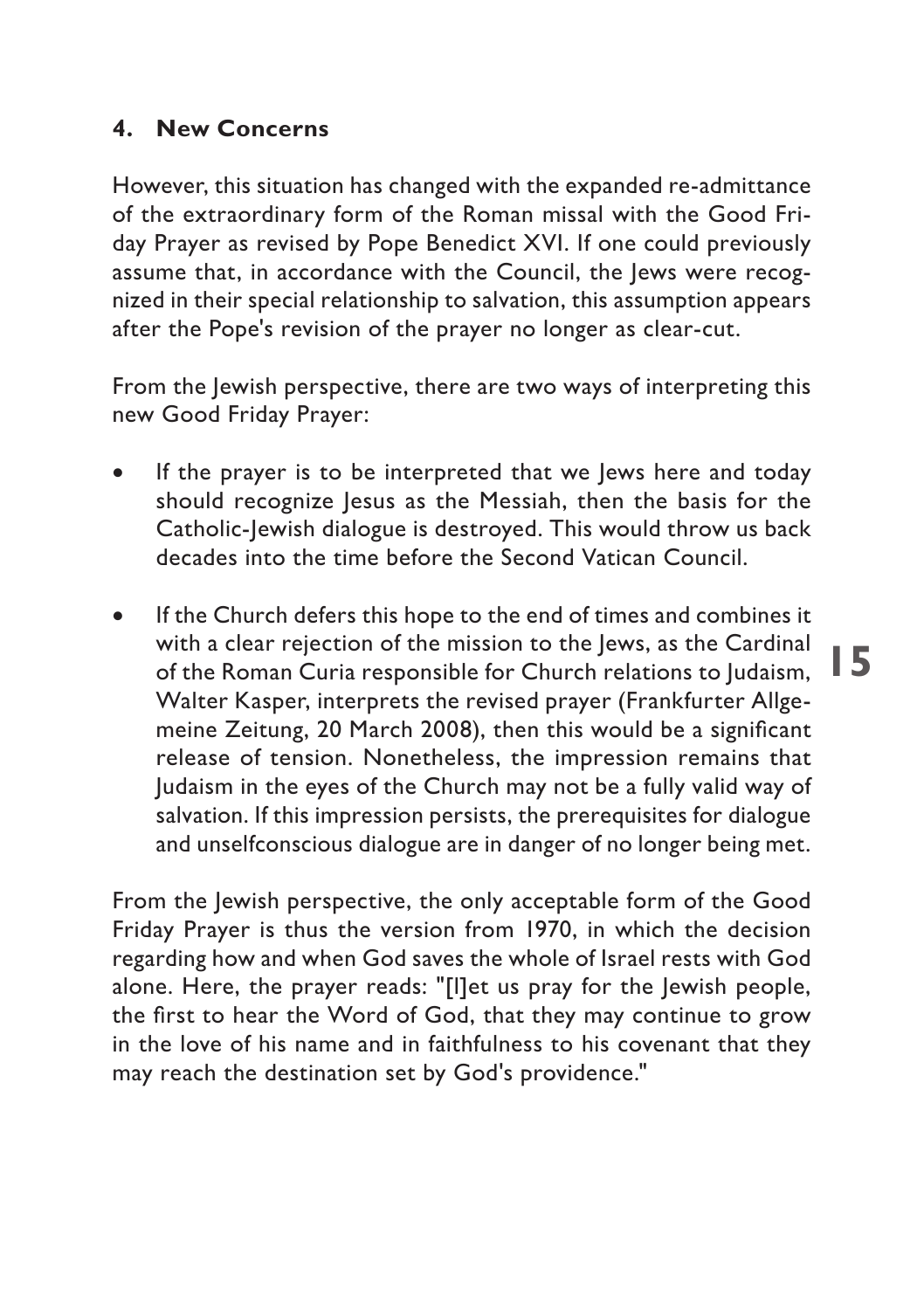# <span id="page-15-0"></span>**III.The Christian No to the Mission to the Jews**

## **1. Reasons for the Earlier Mission to the Jews**

Since the Second Vatican Council, the formula 'dialogue without mission' has characterized the new Jewish-Christian relationship. This formula stands in contrast to a centuries-long history, in which Christians practiced 'mission without dialogue' to the Jews, and it also stands in contrast to 'mission with dialogue.' Prior to deeper theological reflection on this changed circumstance, it is important to first analyze the arguments used to justify the mission to the Jews. Along with ecclesiastical interests to increase the number of Christians, the Church in its early centuries primarily supported the mission to the Jews with the theological teaching of the necessity of baptism for salvation. Today's defenders of the mission to the Jews mainly cite certain passages in the New Testament. Their most important reasons are:

Jesus himself preached and spoke (almost) exclusively to Jews. For this reason, the proclamation of his message to Jews is thus indispensable.

- The so-called command to mission (Mt 28:19-20) also applies to the mission to the Jews. Jesus calls on his followers to go to "all nations" and baptize them.
- According to Acts, Paul went in his travels first to the synagogue to proclaim Jesus Christ's message of salvation. What was right for Paul cannot be wrong for the later Church.
- Addressing his circle of Jewish disciples, Jesus called for them to believe in him and referred to himself as "the Way, the Truth, and the Life" (Joh 14:6). To his Jewish listeners, he said that he who rejects his words is lost and shall be judged accordingly (Joh 12:37-50, esp. 12:48).
- The teachings of the Church that Jesus Christ is the redeemer of the whole world stand in contrast to renouncing the mission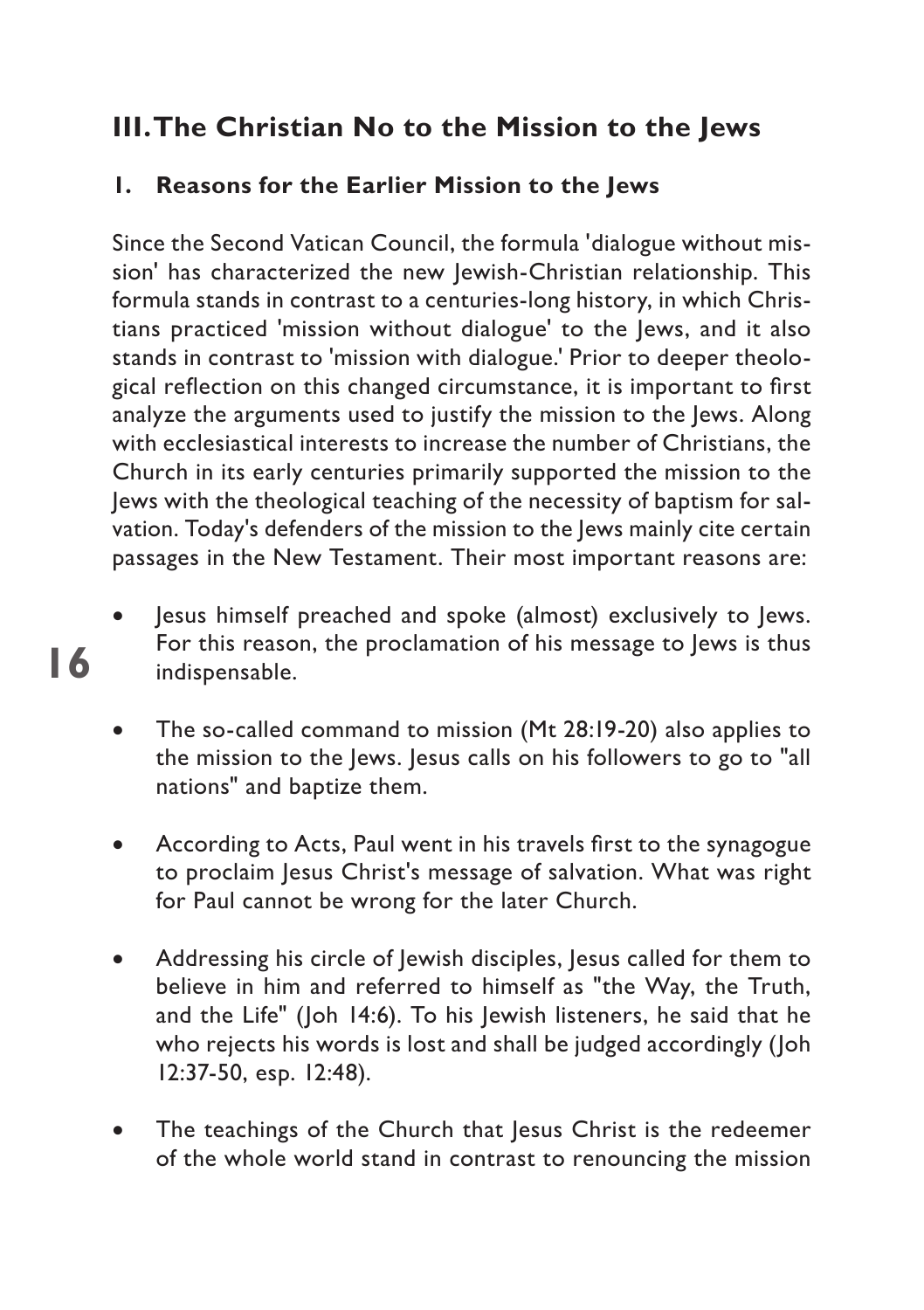<span id="page-16-0"></span>to the Jews, for with this, one could no longer speak of universal salvation.

Because there is no salvation outside of the Church, Jews must be evangelized and baptized.

These arguments are neither historically nor theologically persuasive.

#### **2. Historical Reasons against the Mission to the Jews**

- cannot forget these wounds and have a traumatic fear of a return  $\blacksquare$ The mission to the Jews has caused Jews terrible and painful injustice. In opposition to the Gospel and to the biblical commandment to love one's neighbor, the mission to the Jews was far too frequently accompanied with physical, psychological, and cultural coercion. Forced sermons in the Papal States, the surreptitious baptism of Jewish children by Christian wet nurses, and the separation of Jewish children from their parents and their upbringing in cloisters have left their mark. Understandably, Jews cannot forget these wounds and have a traumatic fear of a return France when members of the Church did not return two Jewish children who had been hidden during the war to their parents until 1953. In the wake of the Nazi genocide, the mission to the Jews is more than ever unconscionable, for it was for centuries an expression of disdain of Judaism and thus responsible for preparing the foundation for the antisemitism of the Nazis.
- With the mission to the Jews, the Church was not only unsuccessful, but it also caused itself great damage. Forced conversions and baptisms brought the Church's theology into disrepute. The sacrament of baptism was abused, and the image of the Church darkened. It lost great credibility in the eyes of Christians and non-Christians alike.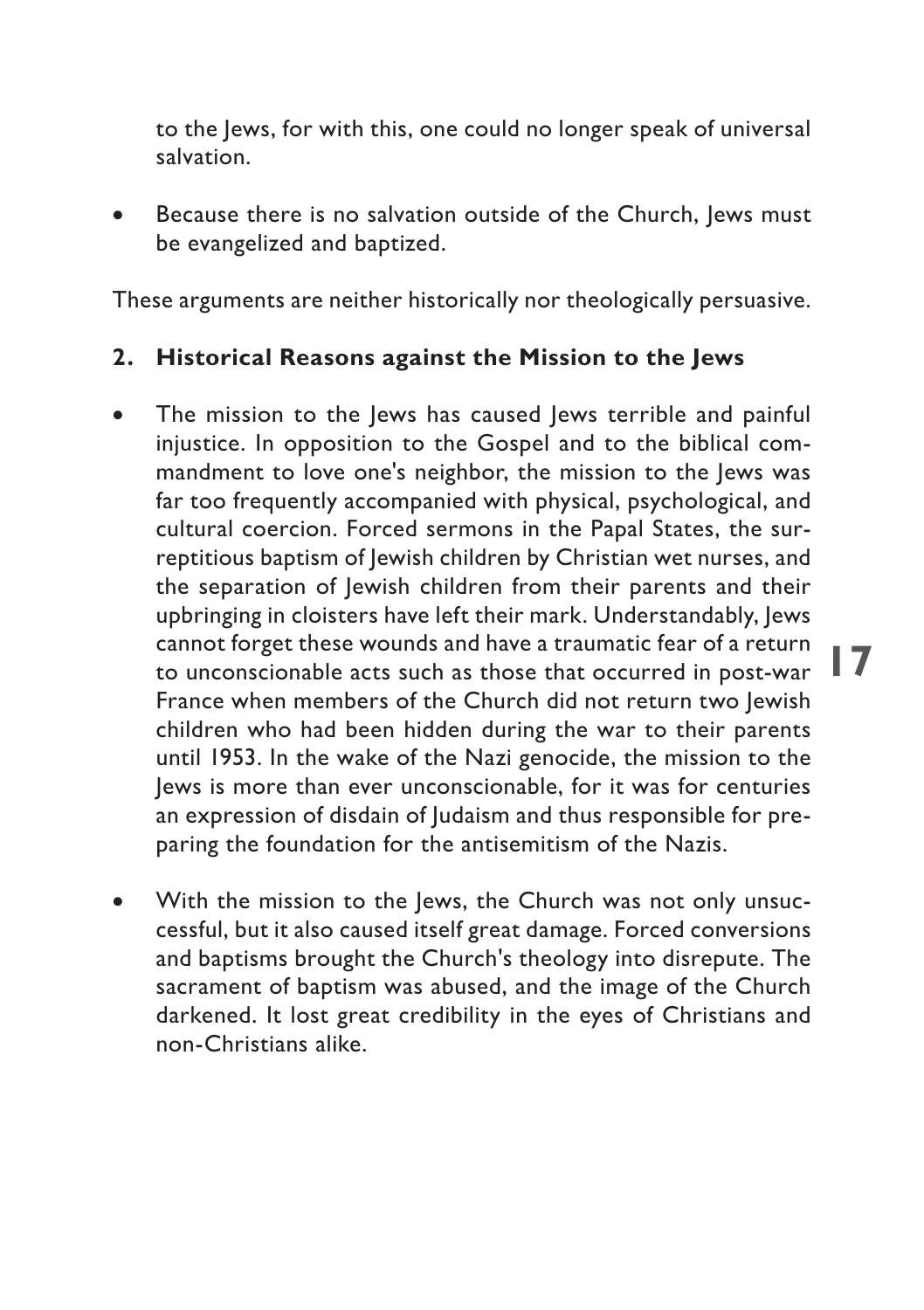## <span id="page-17-0"></span>**3. Theological Reasons against the Mission to the Jews**

As insightful and irrefutable as these historical reasons are, they must be supported and complemented by theological reasons, for historical reasons alone cannot be determinative for Christian theology.

- The Second Vatican Council proclaims in Nostra aetate that the Church has a spiritual bond to Abraham's stock. This is a clear indication of the Church's spiritual relationship with Judaism that endures till today. Although Jews reject the Christian Gospel, the Council asserts: "Nevertheless, God holds the Jews most dear for the sake of their Fathers; He does not repent of the gifts He makes or of the calls He issues – such is the witness of the Apostle (Cf. Rom 11:28)."
- This new appreciation of Judaism on part of the Church theologically ties Judaism to the Church in a unique manner. Therefore the relationship between the Church and Judaism must be different than that with other religions. With the formation of the Church, this divine bond did not lapse, but instead retains its own lasting meaning for salvation.

**18**

With the Council, the Church has begun to read chapters 9-11 of Paul's Epistle to the Romans in a new light. Briefly, the beginning passages read: the Jews "are Israelites and to them belong the adoption, and the glory, and the covenants, and the giving of the law, and the worship of God and the promises; of whom are the fathers"  $(9:4-5a)$ . The no on part of "some" Jews  $(3:3)$  does not revoke God's yes to the Jews: "[i]t is not as though the Word of God has taken no effect" (9:6). Paul answers the question "has God cast away His people? With a clear "God forbid!" (11:1). The gentiles are like new branches grafted into an old olive tree, in order to retain the power of its Jewish roots. They, thus, should not elevate themselves above the Jews (11:13-24). The future of Israel remains in the hand of God alone (11:25.33-36). Paul speaks of the fullness of the peoples who will come into the kingdom of God and that "all Israel shall be saved" (11:25-27).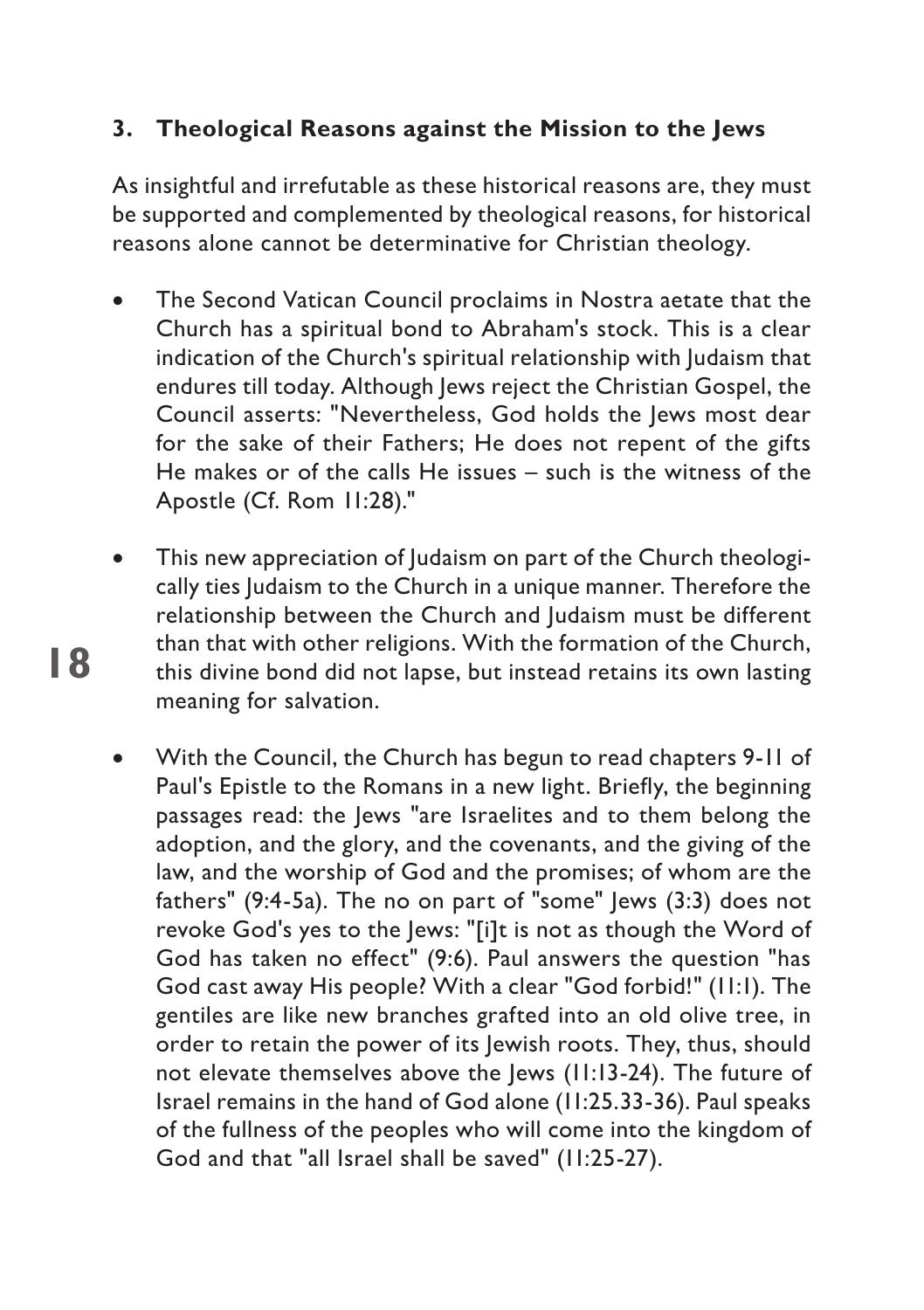Above all, the Church's renewed understanding of its relationship to Judaism is supported by these statements by Paul. For his whole life, he was proud of being a Jew and a Pharisee, but he also made disrespectful and polemical remarks, including about Jews who opposed his proclamation of the Gospel (1 Thess 2:15), about his earlier fervor for the Sinai Torah (Phil 3:7-8), or about strict Pharisaic Judaism as a religion of bondage (Gal 4:21-26). However these statements are not to be understood as a universally-valid judgment of lews who did not believe in lesus, but instead as according with the circumstances of the time, i.e. disappointment in Jews who did not accept the Gospel and fear of persecution by other lews. Nonetheless, in Romans – and this is unique to the New Testament – Paul changes his perspective toward fundamental questions: who would God be, if He would revoke the covenant with His chosen people of Israel because most of them do not believe in the Gospel? Due to the radical nature of his question, which requires an answer before God, Romans 9-11 must be the principal witness for the calling of the Jews. Through this, opposing biblical judgments are deemed as relative, such as those found in Hebrews, where the new covenant through the death of Jesus (Jer 31:31-34) stands in contrast to the older, lapsing covenant (Heb 8:1-13; 8:7.13). These stem from the period after the destruction of the Temple in Jerusalem and so from a different linguistic and philosophical context.

**19**

Regarding Paul's Letter to the Romans, theological consensus has been largely reached: "[f]or the gifts and calling of God are without repentance" (11:29). Pope John Paul II's emphasis on the "never revoked old covenant" has been established firmly into the language of the Church, and in the Mea Culpa of the year 2000, he referred to the Jews as the "people of the covenant." If this were not the case, then we Christians could no longer believe in God's faithfulness, for it would mean that He thus no longer stands true to His earlier promises. An insurmountable contradiction would arise with the biblical belief in God, at whose center is the message of God's love and faithfulness (Ex 34:6-7). Men and women can transgress and break their covenant, but not destroy it, for the covenant is founded upon God Himself.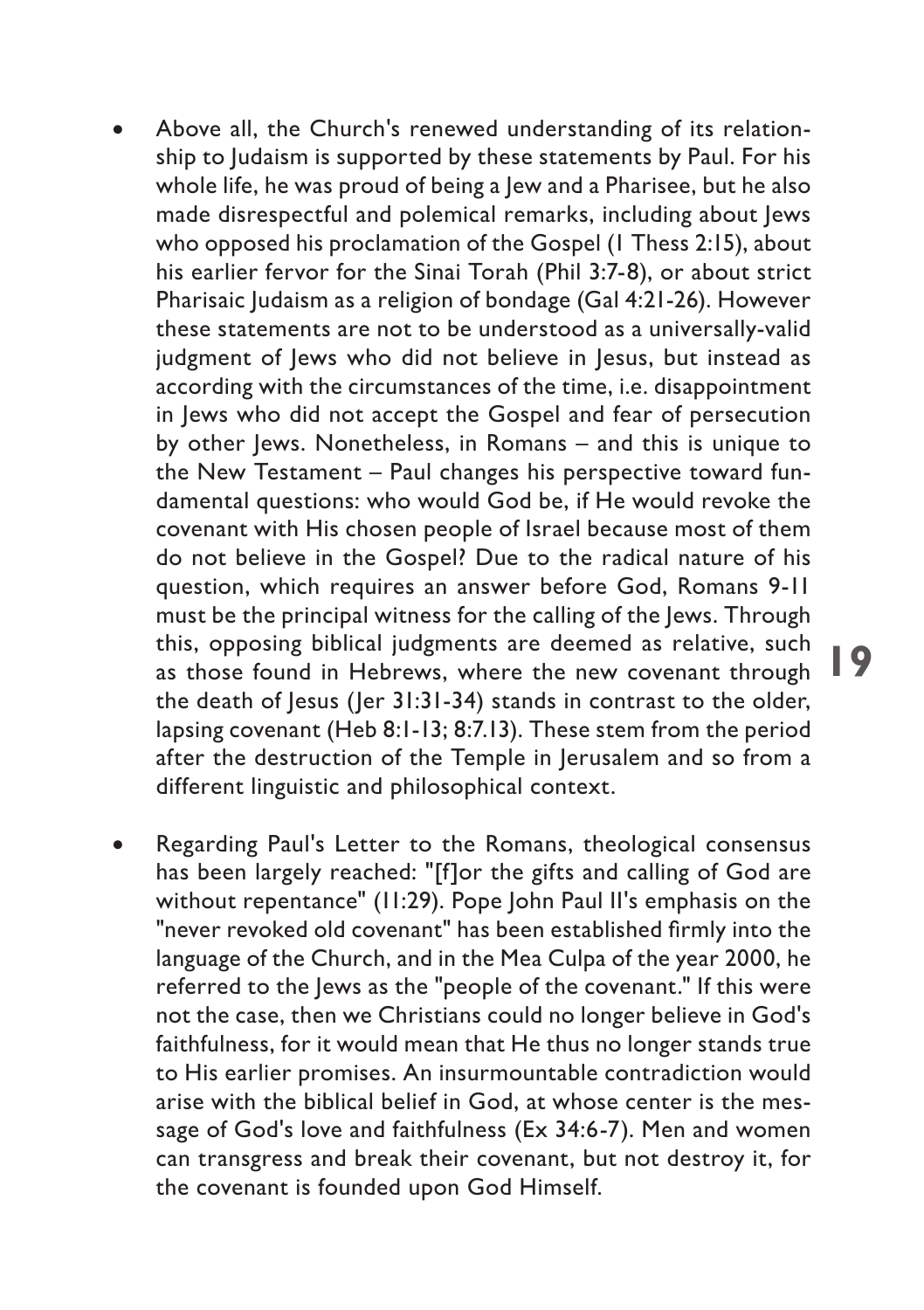<span id="page-19-0"></span>The biblical word covenant denotes an unconditional commitment of God, through which He endows an enduring covenantal relationship. God gives and promises in His laws of the covenant for His people of Israel the covenant gifts of the land, continuing descendants and the Torah (Gen 15; 17; Ex 19-34). This often stated and renewed covenant, which calls Israel to a special closeness to God and which, according to Jer 31:31-34, will find perfection at the end of time, is more precisely characterized as an "everlasting covenant" (Gen 17:7.13 and others). The covenant of the New Testament (cf. especially in the tradition of the Last Supper (Mk 14:24 par Mt 26:28 and Lk 22:20 par 1 Cor 11:25) points to the death of lesus as an act of God toward universal forgiveness of sins. This covenant does not replace the covenant with Israel, rather it opens anew and strengthens the salvation history of God with all peoples. Israel and Church are, together and each in its own specific way, instruments of God for the coming of His universal Kingdom.

# **20 IV. A Renewed Understanding of the Messages of the New Testament**

#### **1. Binding Statements of Belief and Situational Statements**

In the Dogmatic Constitution on Divine Revelation, the Second Vatican Council stipulates that the Bible must be read from the perspective of the Biblical authors and the conditions of their time. Through this, a new light has been shone on the passages of the New Testament that in the previous tradition of the Church were read in an antisemitic manner and used to justify the mission to the Jews.

Most of these statements were made out of the disappointment on part of Jewish followers of Christ toward the varied forms of Judaism that, for different reasons, did not believe in God's work through Jesus Christ. With their no to Jesus, these Jews retained their Jewish identity by holding fast to their Jewish way of salvation according to God's commandments. This disappointment was frequently expressed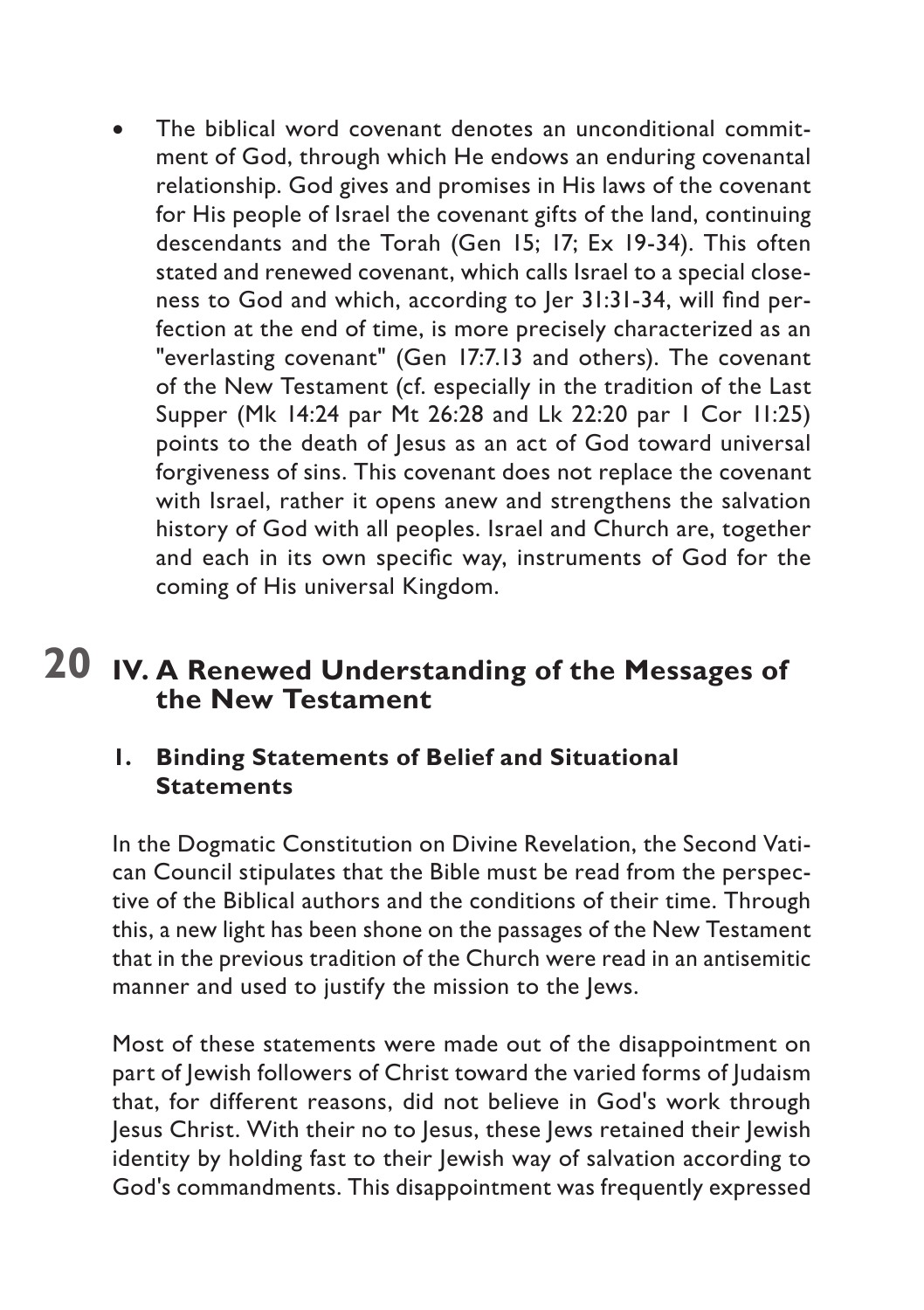<span id="page-20-0"></span>by means of vehement polemics, but it must be understood that these polemics did not come as anti-Jewish statements from the outside, but rather from Jews who believed in Jesus as the Messiah. They were aimed toward other Jewish, primarily Pharisaic groups.

It was a fateful development that these originally inner-Jewish polemics were transformed in the tradition of the Church to be Christian allegations against "the Jews," later even leading to a coercive mission to the Jews. It can no longer be that the situational polemical expressions found in the New Testament are given the authority of permanent binding statements of belief. According to the Dogmatic Constitution on Divine Revelation of the Second Vatican Council, "the books of Scripture must be acknowledged as teaching solidly, faithfully and without error that truth which God wanted put into sacred writings for the sake of salvation" (Dei Verbum 11). Hearing God's word in the Scriptures does not demand blind obedience, but rather reasoned distinction between God's binding message of salvation and situational expressions that are only the words of human beings at a particular time.

#### **2. The Gospel of Luke and the Acts of the Apostles**

When, according to the Acts of the Apostles, Paul the Jew goes first to the synagogues in order to spread the word of the Gospel to the Jews in the Diaspora, these acts cannot be linked to the notion that Jews are unable to reach salvation without believing in Jesus Christ. As in Romans 9:4-5, in Luke the passage reads in the present tense: "[y]ou are the children of the prophets and of the covenant which God made with our fathers" (Acts 3:25). Furthermore, in accordance with Luke, the Jews have precedence in the history of salvation; for them, God acted 'first' and then through Jesus. A contextual biblical concept is found behind the Gospel of Luke and the Acts of the Apostles, whereupon "God at the first visited the Gentiles to take out from them a people for His name" (Acts 15:14). Luke sees the word of the prophets (Am 9:11-12 Septuagint; Jer 12:15; Isa 45:20-21) as coming true: according to him, it is God's will to "build again the tabernacle of David […] that the rest of humanity might seek after the Lord, and all the Gentiles" (Acts 15:16-17). This means that, next to the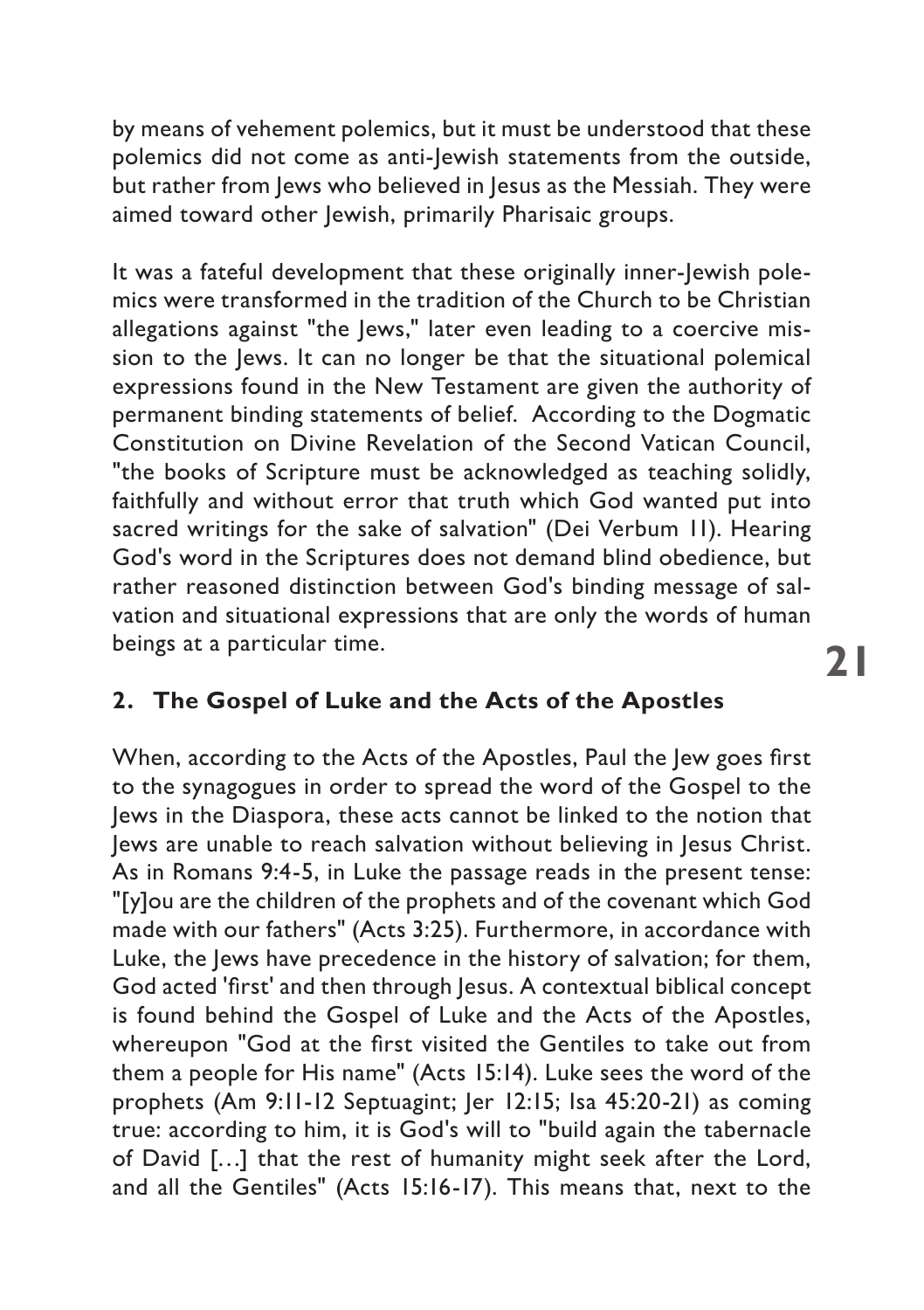<span id="page-21-0"></span>covenant people of Israel, the people of God are of the gentiles. Luke thus explains here how the Church of Jews and gentiles came to be.

Conflicts still remain which mark the story of Jesus in the Gospel (4:29; 6:22; 12:11; 23:1) and the story of his apostles in Acts (4:3; 5:18.40; 7:58; 9:23; 13:45.50; 14:2.5.19; 17:6-7; 18:12-13). As there are intra-Christian conflicts between Aramaic and Greek-speaking followers of Jesus in Jerusalem (Acts 6-8), there are also conflicts between these followers and Jews who did not believe that God works through Jesus. This is still an intra-Jewish argument. It pertains to the concept of the people of God in the Bible, i.e. whether this concept is particular or universal.

**22** but rather of finding insight and changing course. According to Acts In spite of his disappointment over the non-acceptance of the Gospel, the Paul of Acts nowhere says that the covenant of God with His people has come to an end. Moreover, at the end of the Acts of the Apostles the so-called "stubbornness" passage from Isa 6:9-10 does not state that Israel has lost its path to salvation. According to biblical understanding, it is never a question of rescinding the covenant, 28:24, "some believed" in Paul's teaching of the Gospel "and some did not believe."

The work of Luke in its entirety is a history of the path of salvation with an open ending. The non-Jewish followers of Christ who were won through the teaching of the Gospel are declared a people of God (15:14-19). They stand next to (and not in supersession of) Israel. Israel remains "a light to lighten the Gentiles" (Lk 2:32). No author of the texts of the New Testament signals the persisting theological necessity of Israel as strongly as Luke does.

#### **3. The Gospel of Matthew**

The call for a mission to the Jews stands in contrast to important sayings of Jesus in the Gospel of Matthew on the achievement of salvation at the end of times, one which is not bound to a yes to Jesus and mission. For example, the Gospel reads: "[n]ot every one that says to Me, 'Lord, Lord,' shall enter into the Kingdom of Heaven,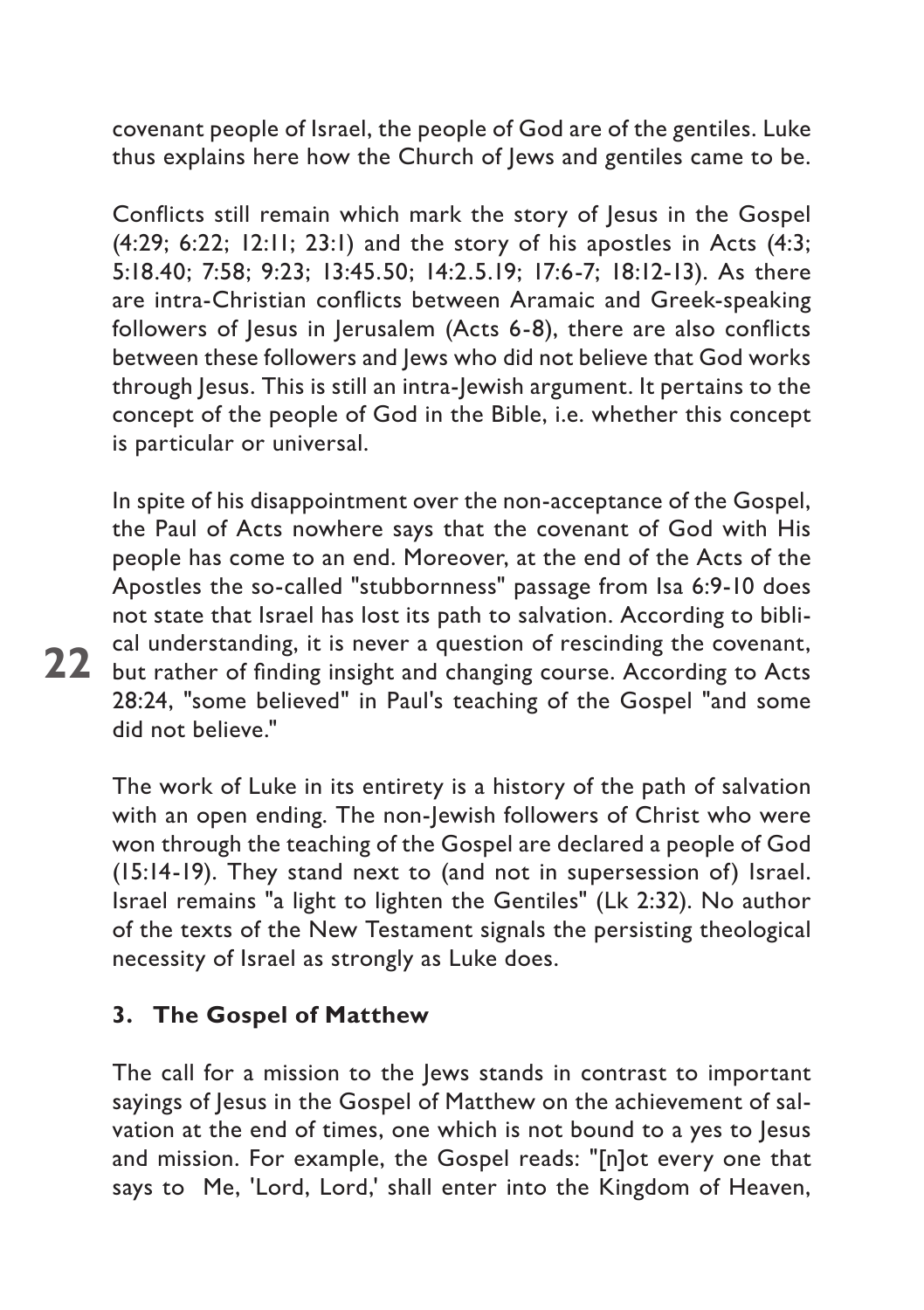but the one that does the will of My Father who is in Heaven" (7:21). In his sermon on the mount, Jesus preaches that he has not come to "destroy the Law or the Prophets," for these shall be fulfilled in the "Kingdom of Heaven" without anything else superseding them (5:17- 20). To the rich young man who wishes to know how he could have eternal life, Jesus advises that he keep the commandments of the Torah (19:16-20) without requiring the man to adhere to him and his followers as the path to salvation. This becomes even clearer in his teachings on the final judgment, in which eternal salvation is to be judged on the acts of charity alone (25:31-46).

by jesus. Here, the Evangelists are referring to the founding of the 23<br>mission to the Gentiles through Jesus. Jesus' and the apostles' mission 23 At the end of the Gospel, these teachings are not revoked, but rather Jesus, raised from the dead, extends them with the so-called mission command to "all nations." (28:19-20). Like the majority of exegetes, we understand this statement regarding "all nations" to mean all non-Jewish peoples. In this sense, Jesus calls upon the (Jewish) apostles to turn toward the non-Jewish peoples so that they can summon them to follow, to baptize them, and to teach them the Torah as renewed by Jesus. Here, the Evangelists are referring to the founding of the has differing goals regarding the Gentiles and the Jews. Jews are called upon to act in accordance with Jesus' reading of the Torah (Mt 5:17-19). The Gentiles should be led to embrace the God of Israel and to fulfill his will. The command to mission and baptize thus cannot be understood as legitimating the mission of non-Jews to Jews.

The Gospel on the whole teaches that acting according to God's will and acts of charity are alone determinative for salvation (7:21-23; 25:31-46). This also applies to Israel. Israel is not saved because it is Israel, but because it does God's will. The Jews who do not believe in God's work through Jesus must not be "converted," but must act in continuous repentance to God's will – just as the community of Matthew must act (22:11-14). At the end of the Gospel, Jesus commands all to whom he preaches to commit to an ethic rooted in Judaism (28:20a). At the same time, God's specific revelation in Jesus as "Emmanuel" (1:23; cf. 28:20b) or as "son" (28:19) is the message of "this Gospel of the Kingdom [that] shall be preached in all the world for a witness to all nations" (24:14; 26:13). Christians are bound to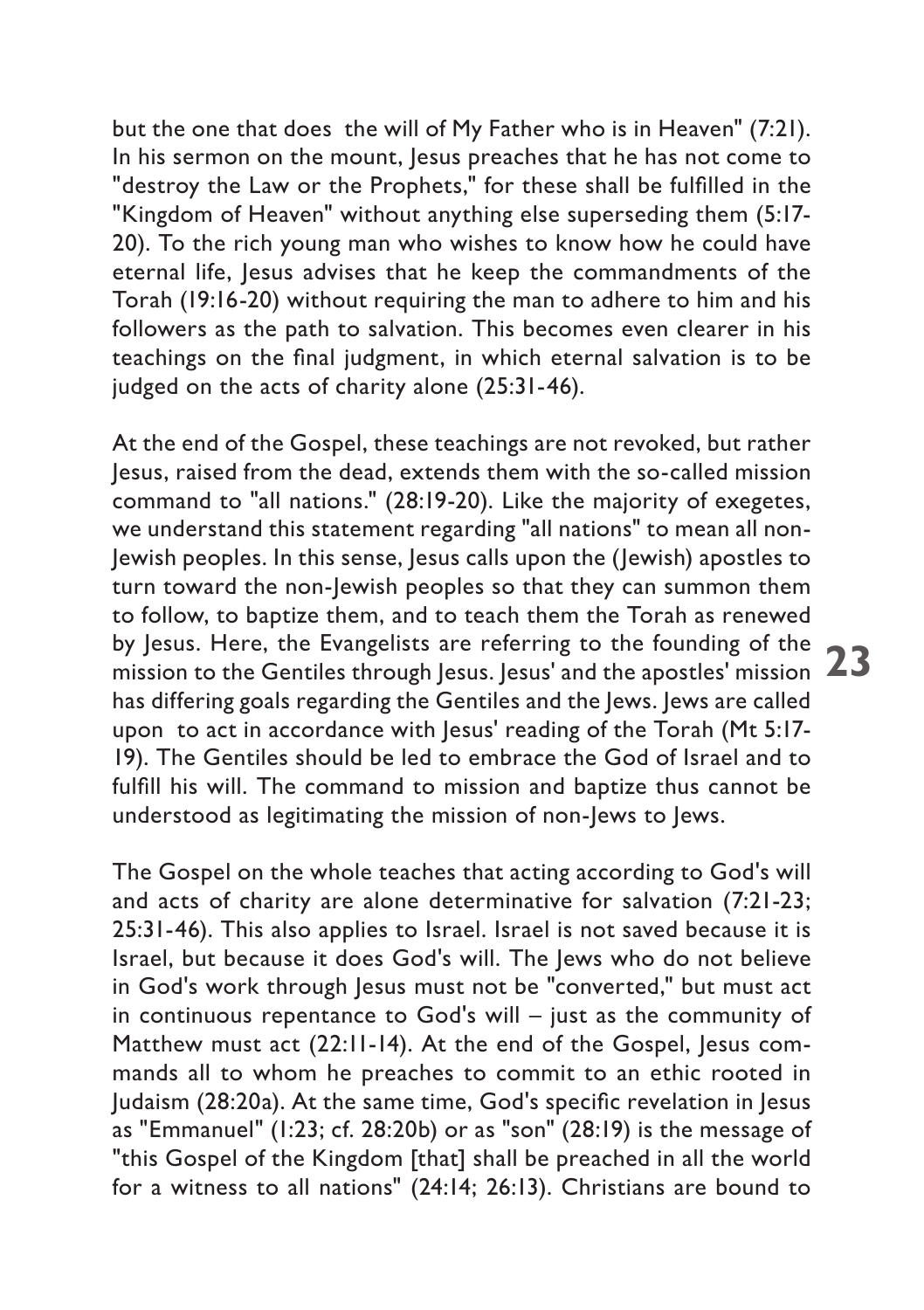<span id="page-23-0"></span>the work and teachings of the Jewish Jesus. As followers of Jesus, they have to convince people through their acts that they are on "the way which leads to life" (7:14). Actions are judged, not the specific commitment to Jesus Christ.

In the Gospel of Matthew, a mandate for a mission to the Jews cannot be deduced; however, a mandate to personify the work and teachings of Jesus before all human beings, also before Jews, can be.

## **4. The Gospel of John**

**24**

The Gospel of John, written at the end of the first century, is marked by a conflict between the community as a small minority and a larger Pharisaic-rabbinical synagogue, in which the followers of Jesus are banned from the synagogue (9:22; 12:42; 16:2). They felt theologically and societally stigmatized. Belief stands against belief. In the polemics of the day, true belief and salvation are denied to the adversary (8:44: "[y]ou are of your father the devil"), and this belief is formulated with a high Christology whereby in accordance with Hellenic-Jewish tradition the everlasting word of God was made "flesh" (1:1-14). Therefore, Jesus as the incarnated word of God is "the Way, the Truth, and the Life" (14:6). These are the convictions of the community of John.

The Evangelist John does not suggest the rejection of Judaism as a whole, as shown by the positively-depicted Jews, both followers of Jesus and non-followers, in his Gospel (3:1-10; 7:1-12.50-52; 12:42; 19:38-42). As Jews, they look positively upon Jesus and his claim that he is the savior of the world. The temple in Jerusalem is "my Father's house" (2:16), and "salvation is of the Jews" (4:22). Jesus, the "Jew" (4:9), is the "Messiah" (4:25) and the "Savior of the world" (4:42).

The Gospel of John documents the intra-Jewish conflict, but a mission to the Jews on part of the Church can no more be founded upon this Gospel than upon the other works of the New Testament.

In contrast to the times of Paul and the Evangelists, the Christian Church of John's time is no longer composed of comparable portions of lews and Gentiles. The works of the New Testament concern an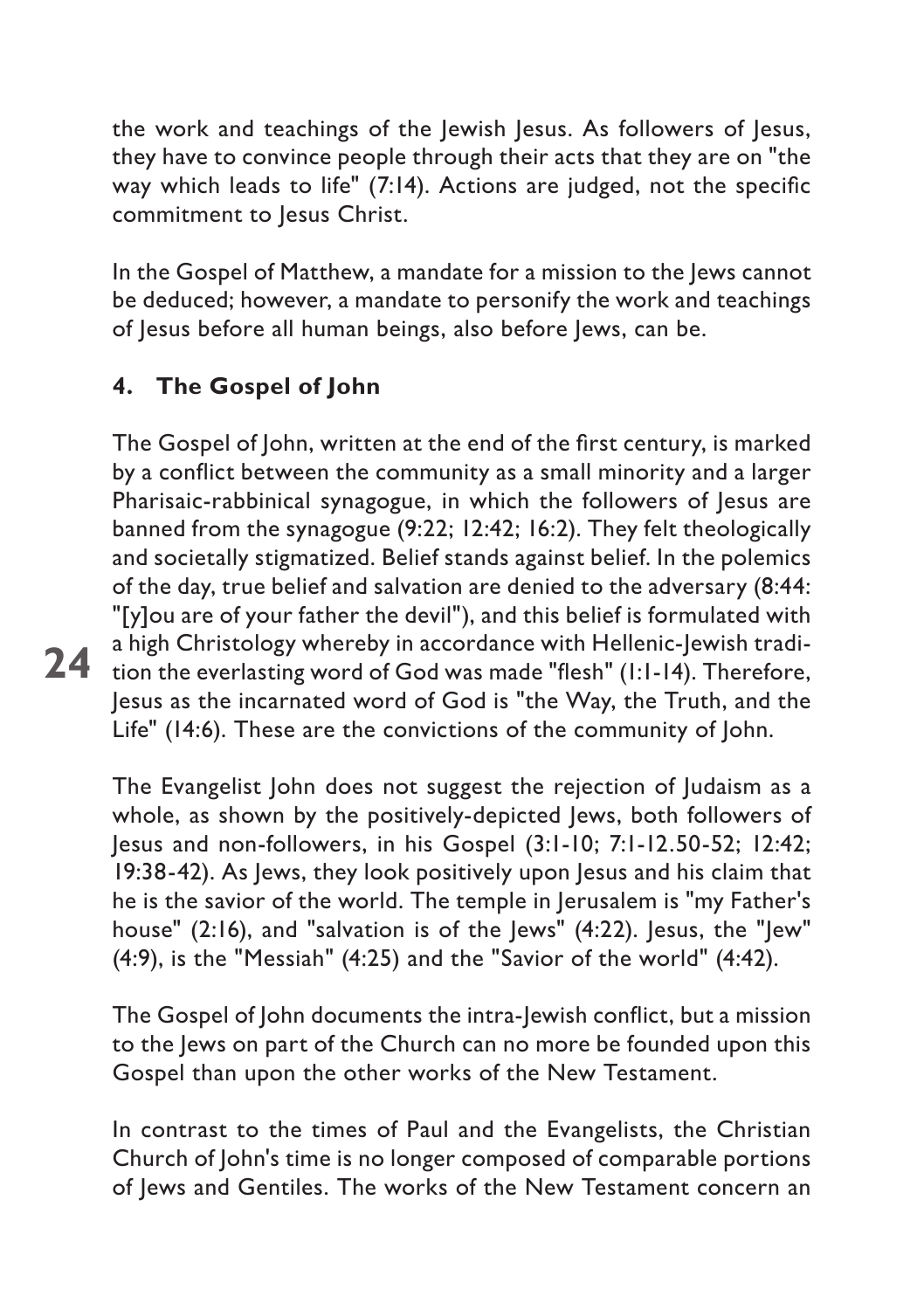<span id="page-24-0"></span>intra-Jewish theological conflict. After the destruction of the temple and the city of Jerusalem, dissociation from the followers of Jesus on part of the Pharisaic-influenced synagogues led to their exclusion from the synagogues in the 90s. Through the numeric increase of non-Jews as followers of Jesus' teachings – according to Acts 11:26, they are referred to as "Christians" for the first time in Antioch by outsiders – Jewish-Christian groups were marginalized in the Church. The Church became more and more a church of gentiles, which often strove to clearly set itself apart from Judaism. Over time, Judaism and Christianity became two separate religions. Nonetheless, there have always been phases of intensive interaction, through which both learned from, and corrected, one another. Notwithstanding initial efforts over the centuries and especially in the 1920s, reflection on the part of the Church on its Jewish roots and intensive research of the original Judeo-Christianity only began after the Shoah.

# **V. Final Arguments**

- $\bullet$   $\;\;$  Our discussion group collectively says yes to dialogue between  ${\bf 25}$ Jews and Christians and no to the mission to the Jews. Mutual trust in God's words and deeds and his kingdom of salvation allow Jews and Christians to speak with each other, from belief to belief, the center of their existence. It is our experience that this exchange leads to reciprocal correction, new discoveries, to the intensification and enrichment of our own individual beliefs, and to advocacy for one another. In today's world, the mutual adherence to God is becoming more and more important. Like the ecumenical dialogue, the Jewish-Christian dialogue has been very fruitful.
- The limits of this dialogue are clear in that Christians and Jews cannot grasp the relationship of their dialogue partners to God from an internal perspective, but rather through their empathy and understanding from an outside perspective.
- Because the covenant of God with Israel already makes salvation attainable, the Church has neither to be concerned with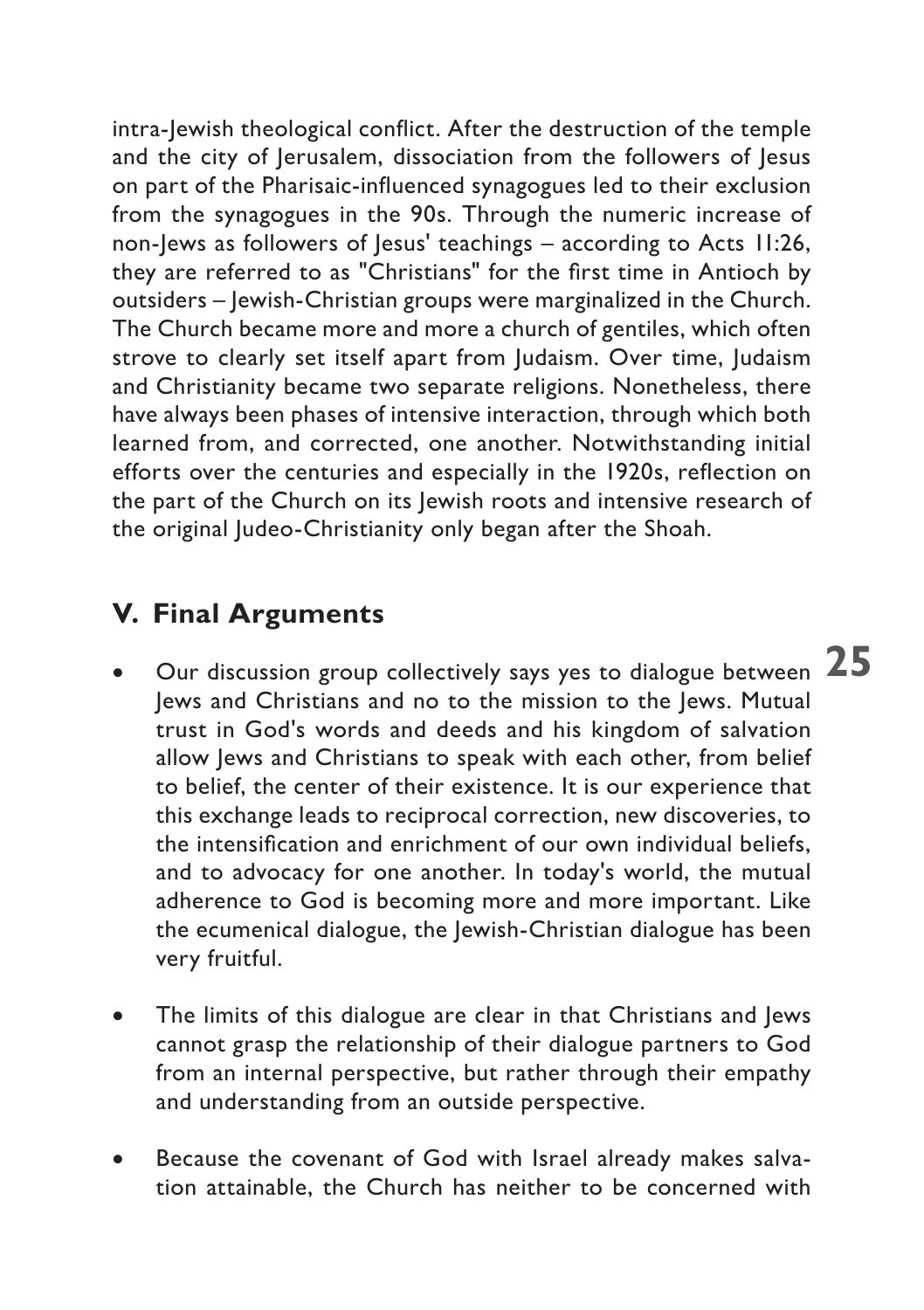the salvation of Israel, nor to convert the Jews to the Christian belief nor to induce lews to baptism for the sake of their own salvation. When the Second Vatican Council finds even hope for the salvation of all human beings, then our convictions are such that this is especially valid for the Jews, even though they are not baptized. Ultimately, God creates salvation in ways only known to him (Ad gentes 7.1; Gaudium et spes 22,5). The old pessimism about salvation that is found in the common phrase "no salvation outside of the Church" has been superseded. The hope for salvation connects Jews and Christians in a special way to one another.

When, how, and whether Jews and Christians meet each other along the way to the Kingdom of God remains one of God's secrets, hidden from human beings. Paul knew this, for he does not bind the salvation of all of Israel to the belief in Jesus. He finishes his trailblazing Epistle to the Romans with the prayer: "O the depth of the riches both of the wisdom and knowledge of God! How unsearchable are His judgments, and His ways past finding out! For who has known the mind of the Lord? Or who has been His counselor? Or, who has first given to Him, and it shall be recompensed to him again? For of Him, and through Him, and to Him, are all things, to whom be glory for ever. Amen." (11:33-36)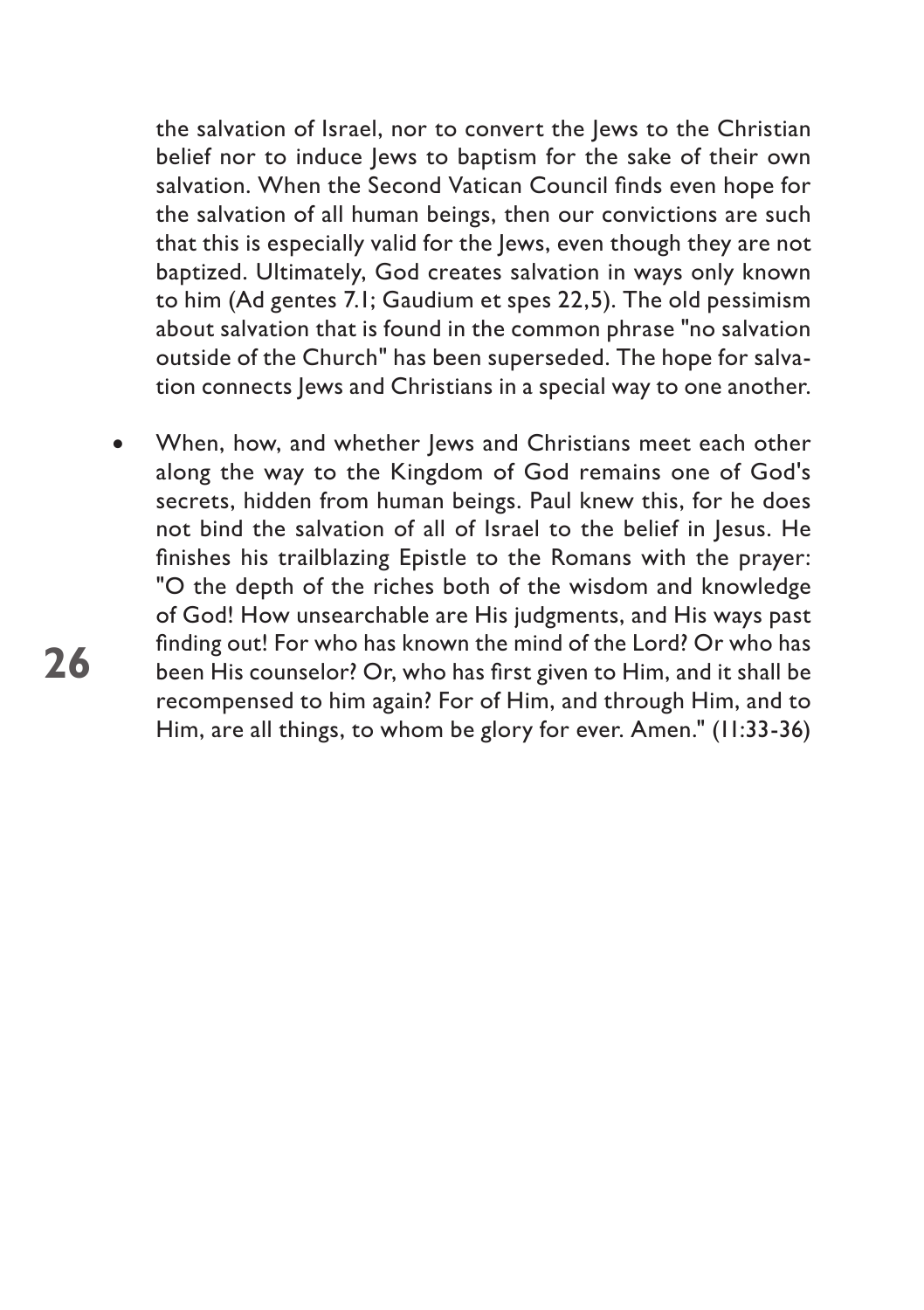#### <span id="page-26-0"></span>**Members of the Discussion Group "Jews and Christians" in the ZdK (Central Committee of German Catholics)**

**Chairperson:**

Prof. Dr. Hanspeter Heinz, Augsburg

#### **Executive Secretary:**

Rektor Dr. Detlef Stäps, Bonn

#### **Jewish Members:**

Rabbi Daniel Alter, Berlin Rabbi Dr. Henry G. Brandt, Augsburg Dr. Edna Brocke, Essen Rabbi Prof. Dr. Walter Homolka, Berlin Nathan Kalmanowicz, Munich Dr. Uri Kaufmann, Dossenheim Petra Kunik, Frankfurt Ellen Presser, Munich Rabbi Jonah Sievers, Braunschweig Rabbi Prof. Dr. Michael Signer, Notre Dame/USA (deceased since 10 January 2009) Dr. Hermann Simon, Berlin Rabbi Julien-Chaim Soussan, Düsseldorf Rabbi William Wolff, Schwerin

#### **Christian Members:**

Prof. Dr. Wilhelm Breuning, Bonn Prof. Dr. Hubert Frankemölle, Paderborn Dr. Hans Hermann Henrix, Aachen Prof. Dr. Rainer Kampling, Berlin Prof. Dr. Klaus Kienzler, Augsburg Daniela Kranemann, Erfurt Dagmar Mensink, Berlin Hildegard Müller, Berlin Dr. Christoph Münz, Greifenstein Prof. Dr. Hans-Joachim Sander, Salzburg Prof. Dr. Heinz-Günther Schöttler, Regensburg Dr. Werner Trutwin, Bonn